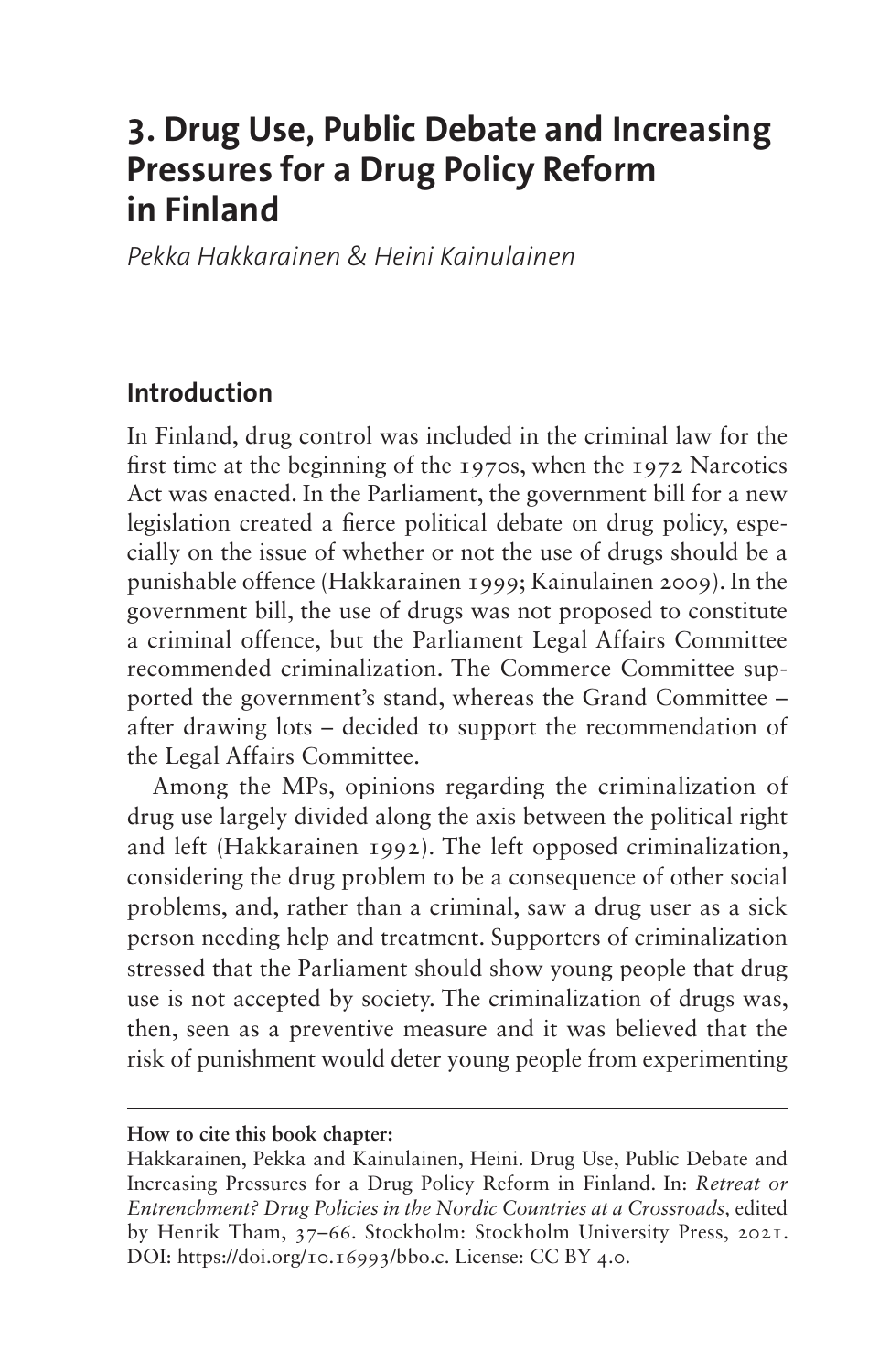with drugs. In the crucial vote in the Parliament, the government bill was defeated by 92–80 votes, and the use of drugs was defined as a narcotics offence.

The time period from the 1960s to the beginning of the 1970s was characterized by active and relatively open political discussion about drug policy, but when the basic lines of policy were debated and drawn the criticism of the criminalization policy suddenly disappeared, even among the leftist parties. Instead of active discussion, political parties and politicians took a cautious and reluctant attitude towards any drug policy discussion other than that supporting current criminal control policy and the work of the police.

In the 1980s, Nils Christie and Kettil Bruun, in their well-known book *Den gode fiende. Narkokapolitik i Norden* (1985), proposed radical changes in Sweden and Norway, but not in Finland. Due to a lower prevalence of drug use and control costs, changes in the Finnish drug policy were not necessary, they argued. Although there were a considerable number of people who used drugs in Finland at that time, it was generally assessed that the authorities had the situation under fairly good control, and the problems were regarded to be far less extensive than in Sweden, Norway or Denmark (e.g. Olsson et al. 1993). However, viewing this from a long-term perspective, this was just wishful thinking.

In the beginning of the 1990s, acceptance of drug use among the Finnish population was still very low and attitudes towards experimenting and use were unfavourable. In the media, images of drug users were entirely negative. Juha Partanen (2002) even described Finnish public attitudes towards drugs as 'narco-phobic'. In drug policy, Finland followed a restrictive line and the police intervened effectively not only in drug markets but also use and users (Kainulainen 2009; Kinnunen 2008). However, despite these circumstances a dramatic shift in the scale and nature of drug problems occurred later in the 1990s, with thorough changes in the whole panorama of drug-related issues – the prevalence and patterns of use; the number of socially excluded, multiproblem drug users; social harms and health hazards associated with drug use, such as drug-related criminality, morbidity and fatal overdoses.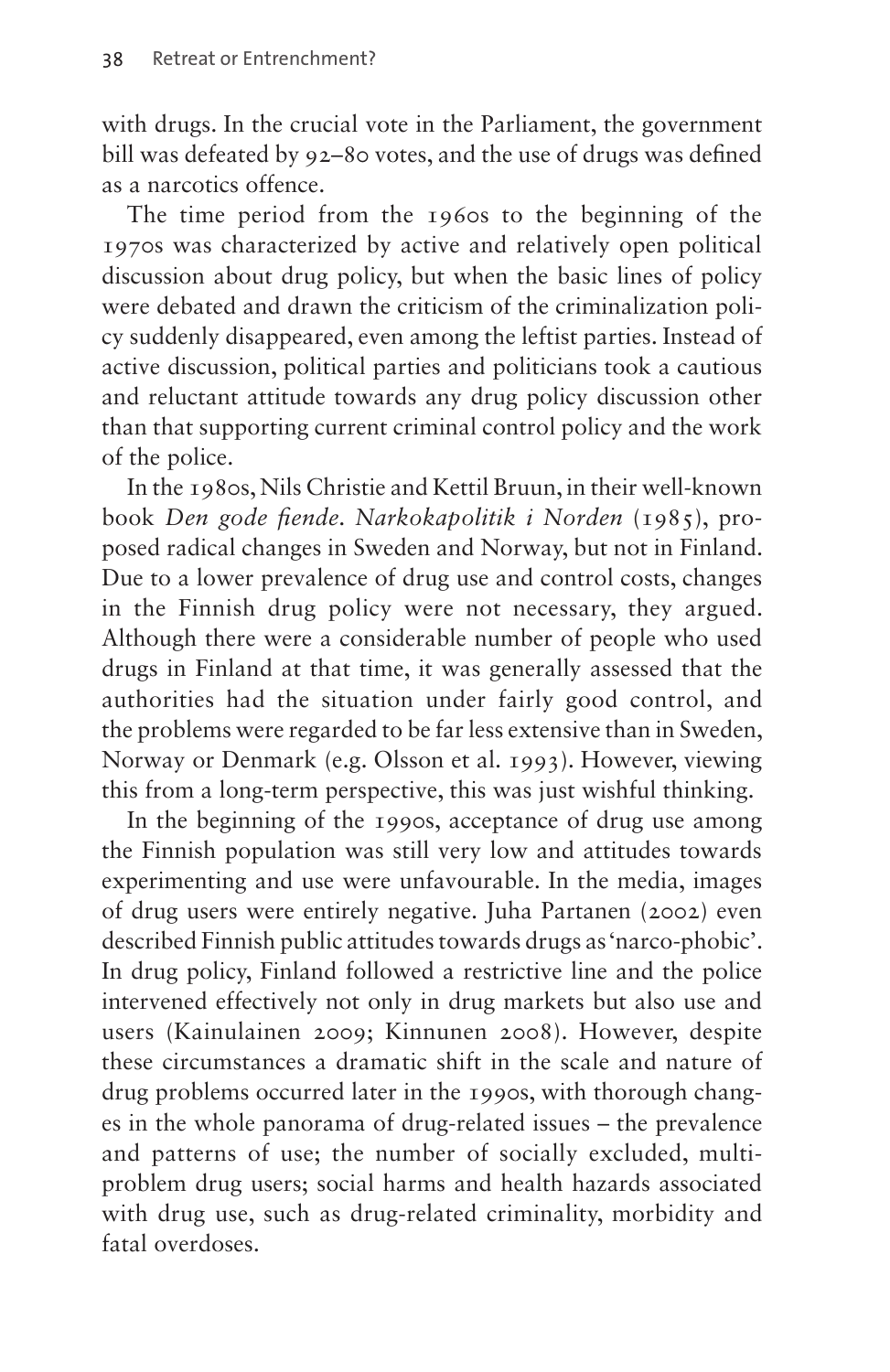In the context of alarming developments, the Ministry of Social Affairs and Health appointed a cross-governmental committee to prepare a national strategy for tackling drugs more effectively. In contrast with the language of public debate at the time, the committee's report, *Drug Strategy 1997*, broadened notions of the object of drug policy by describing the issue as a complex and contradictory phenomenon. In the report, drug use was defined not only as criminal behaviour, but also as a social issue and a threat to public health. The committee also distanced itself from the concept of a 'drug-free society', which was seen as an unrealistic goal for a reasonable and sustainable drug policy. Consequently, the committee report counterbalanced the prevalent crime policy approach by stressing pragmatic health policy measures aimed at prevention, treatment and harm reduction (such as substitution treatment and needle exchange programmes), social support and advisory services. In summary, the Drug Strategy 1997 created the new paradigm in the Finnish drug policy, *the dual tracks model*, where both harm reduction and criminal control approaches became well established and expansive (Hakkarainen, Tigerstedt & Tammi 2007; Tammi 2007).

Responsibility for the coordination of drug policy was given to the Ministry of Social Affairs and Health. A multi-ministerial group containing representatives from six key ministries in the areas of social affairs and health, justice, education, interior, finance and foreign affairs was founded for synchronizing activities. The strategy was followed and updated in governmental decisions in principle (Plan of Action) every four years. However, the Drug Strategy 1997 has never been critically evaluated or renewed as a whole. Furthermore, during the years, the documents of the plan of action have become more and more general and ritualistic in nature. One can ask, then, how well a strategy that is more than 20 years old can meet the challenges of today, when drug use and related harms have reached a new record level.

In this chapter, we will discuss the pressures for a drug policy reform in the context of increasing drug use and its consequences, which are seen in a growing number of drug deaths during the last decades in Finland. First, we will draw a picture of the expansive growth in drug use by presenting survey results on the prevalence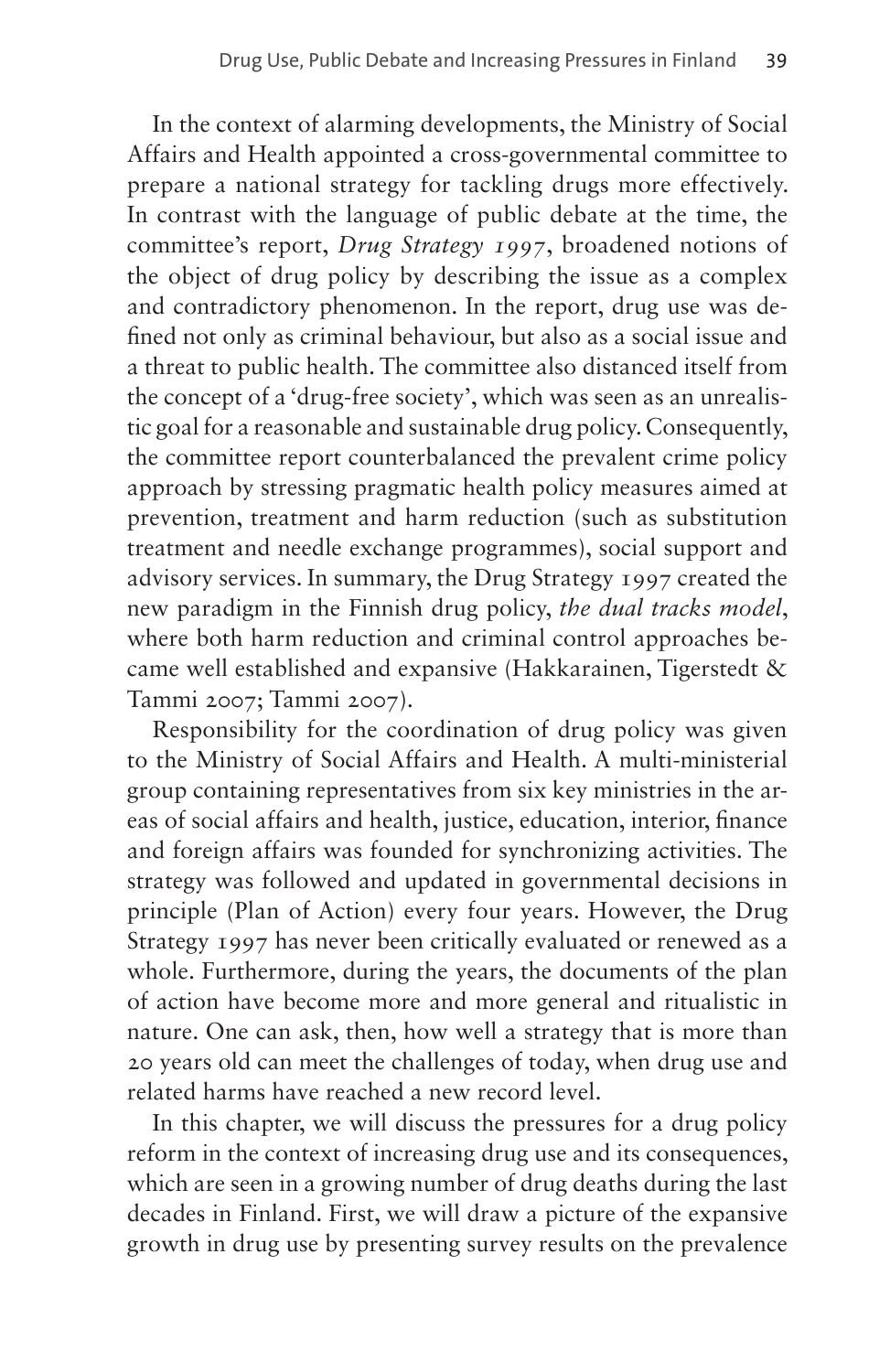of drug use and illustrating some key indicators of drug-related deaths. A conclusion to be drawn from this section is that the drug use situation in Finland has changed totally since the mid 1980s when Christie and Bruun (1985) presented their analysis. The Drug Strategy 1997, with its dual-tracks policy, has not succeeded in stopping the unfortunate development of increasing drug use and related harms.

In the second part of the chapter, we move to different kinds of pressures towards a policy reform. We will start this section by showing survey results on how public opinion and attitudes towards drugs and drug policy have recently changed. Then we will review the demands and initiatives for a policy change claimed in different arenas of public discussion. The contributions to be scrutinized in this second part of the chapter involve contributions presented by the police, treatment experts, researchers, non-governmental organizations (NGOs), drug policy advocates and politicians. Data to be used in this part covers citizens' initiatives, blog posts, newspaper articles and other media coverage in the political debate.

At the end of this chapter, we will highlight the key findings of the paper. We will argue that urges for a retreat (Enzensberger 1989; see Tham's Introduction in this volume) from the position adopted in the criminal law in the beginning of the 1970s are growing. Consequently, decriminalization of all drug use should be thoroughly reconsidered. That would not mean legalization of drugs, nor that drug use would be acceptable or recommendable, but replacing punishment of drug users with an approach based, first of all, on social support and health care (Eastwood, Fox & Rosmarin 2016; Stevens et al. 2019; Unlu, Tammi & Hakkarainen 2020).

# **Increased Prevalence of Drug Use**

In Finland, the development of the drug use issue has been monitored with the help of population-based drug surveys, which were conducted approximately every four years since 1992, the latest survey being from 2018 (Karjalainen, Hakkarainen & Salasuo 2019; Karjalainen, Pekkanen & Hakkarainen 2020). Representative random samples of the population aged between 15 and 69 years old were drawn from the Finnish Population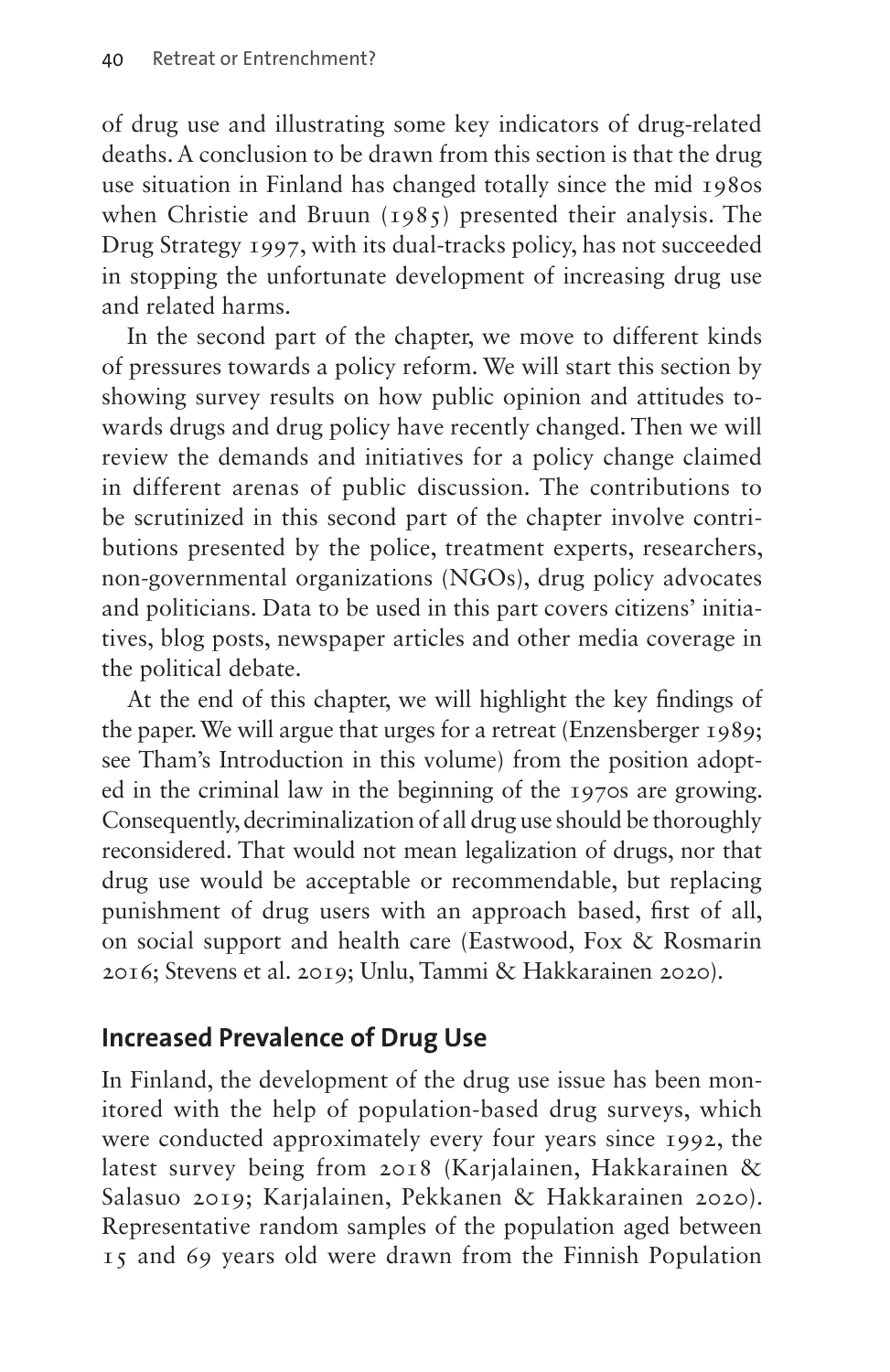Information System. The institutionalized population, those without a permanent address, and the Åland Islands were excluded. In each survey, data were collected by self-administered, anonymous postal questionnaires, which the respondents received by mail and were asked to return in a prepaid envelope. Since 2010, responding via the Internet has also been possible. The content of the questionnaire has concerned drug use and drug-related opinions and attitudes. The data was collected by Statistics Finland. The number of respondents has varied between 2143 and 3485. The response rate for the drug surveys decreased from  $71\%$  in 1992 to around 50% in the last three surveys (2010, 2014 and 2018). However, a non-respondent study conducted in connection with the 2014 survey showed that the prevalence of illicit drug use was very similar among non-respondents and respondents of the original survey (Karjalainen, Pekkanen & Hakkarainen 2020). [Figure 3](#page-4-0) shows how the prevalence of any illicit drug use has developed between 1992 and 2018.

As seen in [Figure 3](#page-4-0), the use of drugs has been constantly increasing. From 1992 to 2018, the lifetime prevalence of any illicit drug use increased from 6% to 24%, last year prevalence from 1% to 8% and last month prevalence from almost nothing to 3%. Hence, in 2018, almost one quarter of the Finns surveyed had some experience of illicit drug use. As seen in the figure, the use of drugs has been more prevalent among men than among women. In 2018, lifetime prevalence for men was 28% and for



<span id="page-4-0"></span>**Figure 3.** Lifetime prevalence (LTP), the last year prevalence (LYP) and the last month prevalence (LMP) of drug use according to gender between 1992 and 2018 in Finland, %.

Source: Karjalainen, Pekkanen & Hakkarainen (2020).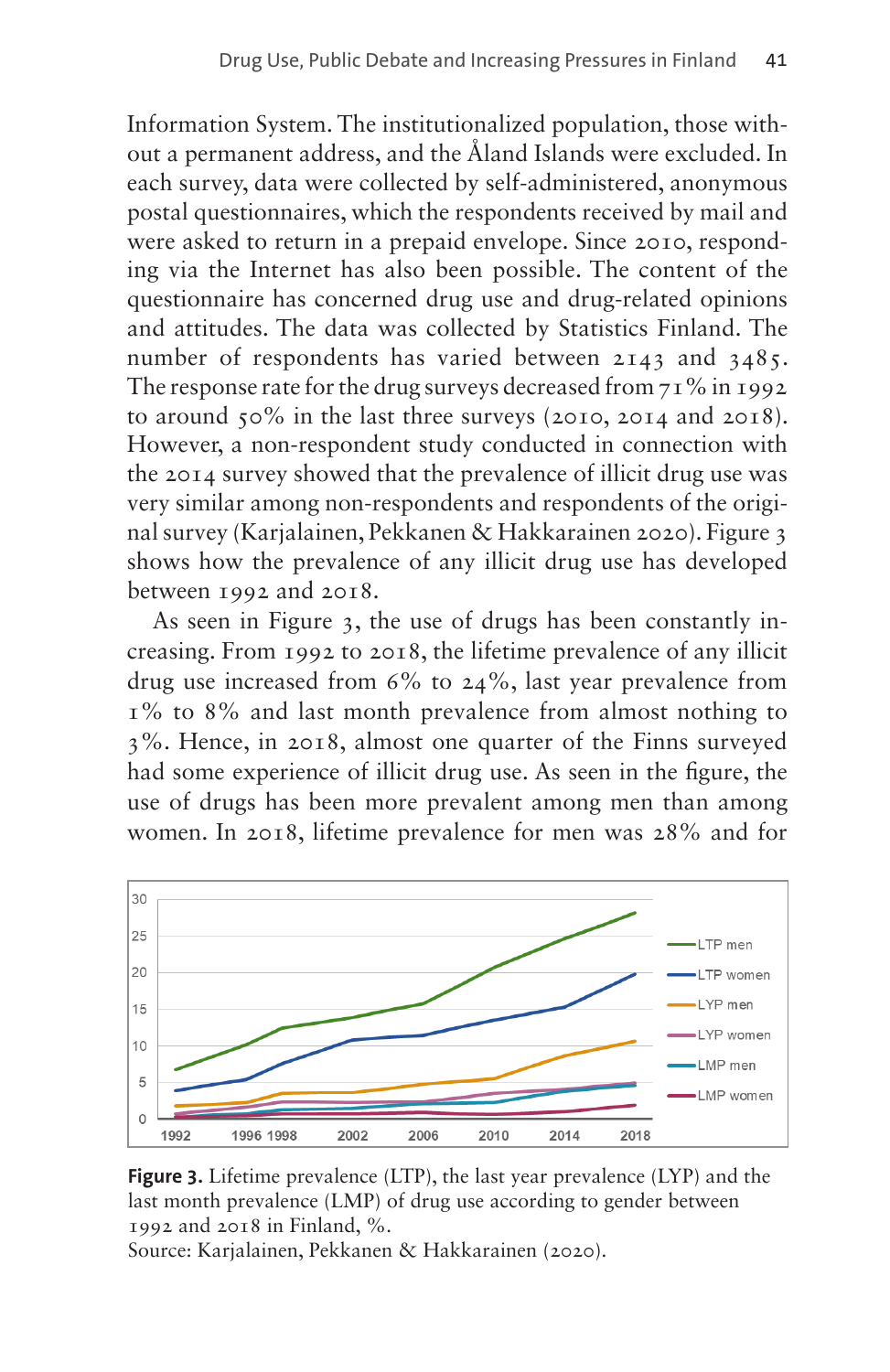women 20%, last year prevalence  $11\%$  and  $5\%$ , and last month prevalence 5% and 2% respectively.

The most popular choice of illicit drug is cannabis. Almost all who reported any drug use also reported cannabis use. The prevalence of the misuse of medicines (prescription drugs) was the second highest, followed then by amphetamines, ecstasy and cocaine, but all clearly at a lower level than cannabis. However, as shown in [Figure 4](#page-5-0), there are also upwards trends in the use of those drugs after 2010.

The spread of drug use varies largely across age groups. Lifetime prevalence of any illicit drug use according to gender and age is shown in [Table 10](#page-6-0). As can be seen, drug use is most prevalent among young adults aged  $25-34$  years. Almost half  $(45\%)$  of them have tried illicit drugs at least once in their lifetime, one out of five reports use during the past year and one out of ten during the past month. In the Finnish context, these are high numbers. In the last 25 years, experimenting with drugs has turned from a relatively rare minority phenomenon to a wide-spread and rather normalized activity for young adults. Along with this development, in coming years we will have more experienced and 'drug wise' people in older age groups.

In the 1990s and 2000s it was usual that the highest prevalence of drug use was found in the youngest age group, especially in the last year and last month prevalence categories. Due to this, it has been typical to describe drug use as a youth phenomenon.



<span id="page-5-0"></span>**Figure 4.** Lifetime prevalence of the use of different drugs between 1992 and 2018 in Finland, %.

Source: Karjalainen, Pekkanen & Hakkarainen (2020).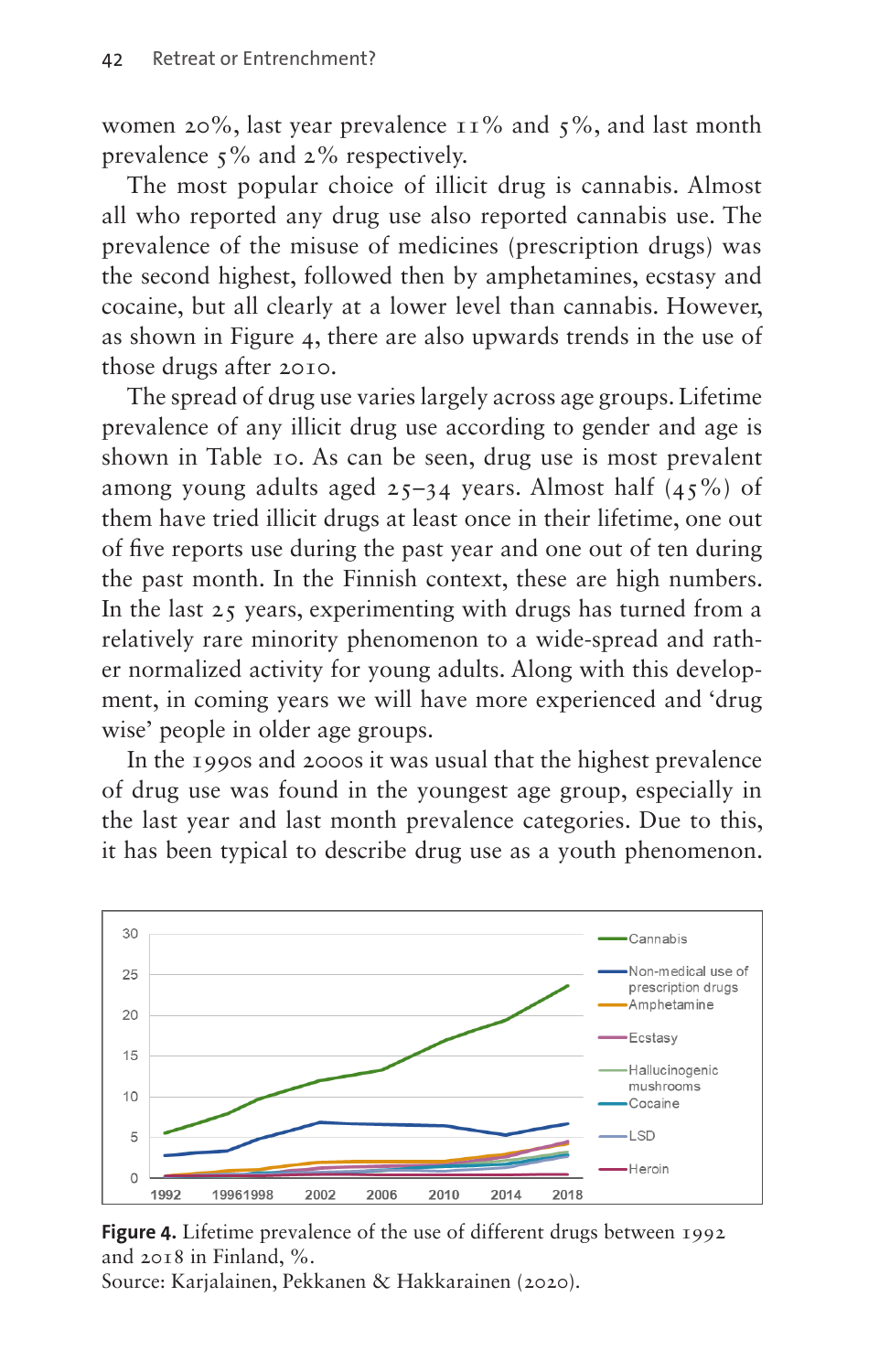<span id="page-6-0"></span>**Table 10.** Lifetime, the last year and the last month prevalence of any illicit drug use according to gender and age groups in Finland, 1992–2018, %.

| Lifetime       |           | 1992                | 1996                    | 1998                    | 2002                    | 2006                    | 2010                | 2014           | 2018                    |
|----------------|-----------|---------------------|-------------------------|-------------------------|-------------------------|-------------------------|---------------------|----------------|-------------------------|
| prevalence     |           | $\%$                | $\%$                    | $\%$                    | $\%$                    | $\%$                    | $\%$                | $\%$           | $\%$                    |
|                | All       | $\epsilon$          | $\,$ 8 $\,$             | IO                      | I <sub>2</sub>          | <b>14</b>               | 17                  | 20             | 24                      |
| Gender         |           |                     |                         |                         |                         |                         |                     |                |                         |
|                | Males     | $\overline{7}$      | II                      | I2                      | <b>I4</b>               | I6                      | 2I                  | 25             | 28                      |
|                | Females   | $\overline{4}$      | 6                       | 8                       | II                      | I2                      | <b>14</b>           | 15             | 20                      |
| Age            |           |                     |                         |                         |                         |                         |                     |                |                         |
|                | $15 - 24$ | I <sub>2</sub>      | 15                      | I9                      | 26                      | I9                      | $2\,\mathrm{I}$     | 24             | 26                      |
|                | $25 - 34$ | ${\tt I}$ ${\tt I}$ | I6                      | I9                      | 20                      | 26                      | 37                  | 39             | 45                      |
|                | $35 - 44$ | 6                   | 9                       | 8                       | ${\tt I\,I}$            | 16                      | 23                  | 26             | 32                      |
|                | $45 - 69$ | $\mathbf I$         | $\mathbf{2}$            | $\overline{\mathbf{3}}$ | 5                       | 6                       | 6                   | IO             | I2                      |
| The last year  |           | 1992                | 1996                    | 1998                    | 2002                    | 2006                    | 2010                | 2014           | 2018                    |
| prevalence     |           | $\%$                | $\%$                    | $\%$                    | $\frac{0}{0}$           | $\%$                    | $\%$                | $\%$           | $\%$                    |
|                | All       | $\mathbf I$         | $\overline{2}$          | $\overline{\mathbf{3}}$ | $\overline{\mathbf{3}}$ | $\overline{4}$          | 5                   | 6              | 8                       |
| Gender         |           |                     |                         |                         |                         |                         |                     |                |                         |
|                | Males     | $\mathbf 2$         | $\overline{3}$          | $\overline{4}$          | $\overline{4}$          | 5                       | 6                   | 9              | $\rm I$ $\rm I$         |
|                | Females   | I                   | $\mathbf{2}$            | $\mathbf{2}$            | $\mathbf 2$             | $\mathbf{2}$            | 3                   | $\overline{4}$ | 5                       |
| Age            |           |                     |                         |                         |                         |                         |                     |                |                         |
|                | $15 - 24$ | 6                   | 9                       | I <sub>2</sub>          | I2                      | 9                       | 13                  | 16             | 15                      |
|                | $25 - 34$ | $\mathbf 2$         | $\overline{\mathbf{3}}$ | $\overline{\mathbf{3}}$ | $\overline{4}$          | 8                       | ${\tt I}$ ${\tt I}$ | 13             | 18                      |
|                | $35 - 44$ | I                   | I                       | I                       | I                       | $\overline{2}$          | $\mathbf{2}$        | 5              | 7                       |
|                | $45 - 69$ | $\circ$             | $\circ$                 | $\circ$                 | $\circ$                 | $\mathbf I$             | $\circ$             | $\mathbf I$    | $\mathbf I$             |
| The last month |           | 1992                | 1996                    | 1998                    | 2002                    | 2006                    | 2010                | 2014           | 2018                    |
| prevalence     |           | $\%$                | $\%$                    | $\%$                    | $\%$                    | $\%$                    | $\%$                | $\%$           | $\%$                    |
|                | All       | $\circ$             | $\mathbf I$             | $\mathbf I$             | $\mathbf I$             | $\mathbf I$             | $\mathbf I$         | $\mathbf 2$    | $\overline{\mathbf{3}}$ |
| Gender         |           |                     |                         |                         |                         |                         |                     |                |                         |
|                | Males     | $\circ$             | $\mathbf I$             | $\mathbf I$             | $\overline{2}$          | $\mathbf 2$             | $\mathbf 2$         | $\overline{4}$ | 5                       |
|                | Females   | $\circ$             | I                       | I                       | I                       | I                       | I                   | I              | $\mathbf{2}$            |
| Age            |           |                     |                         |                         |                         |                         |                     |                |                         |
|                | $15 - 24$ | I                   | $\overline{\mathbf{3}}$ | 3                       | $\overline{4}$          | 5                       | 3                   | 6              | 6                       |
|                | $25 - 34$ | $\mathbf I$         | $\mathbf I$             | $\mathbf 2$             | $\mathbf 2$             | $\overline{\mathbf{3}}$ | $\overline{4}$      | 5              | 7                       |
|                | $35 - 44$ | $\circ$             | $\circ$                 | $\circ$                 | $\circ$                 | I                       | $\mathbf I$         | $\overline{2}$ | 3                       |
|                | $45 - 69$ | $\circ$             | $\circ$                 | $\circ$                 | $\circ$                 | $\circ$                 | $\circ$             | $\mathbf I$    | $\mathbf I$             |

Source: Karjalainen, Hakkarainen & Salasuo (2019).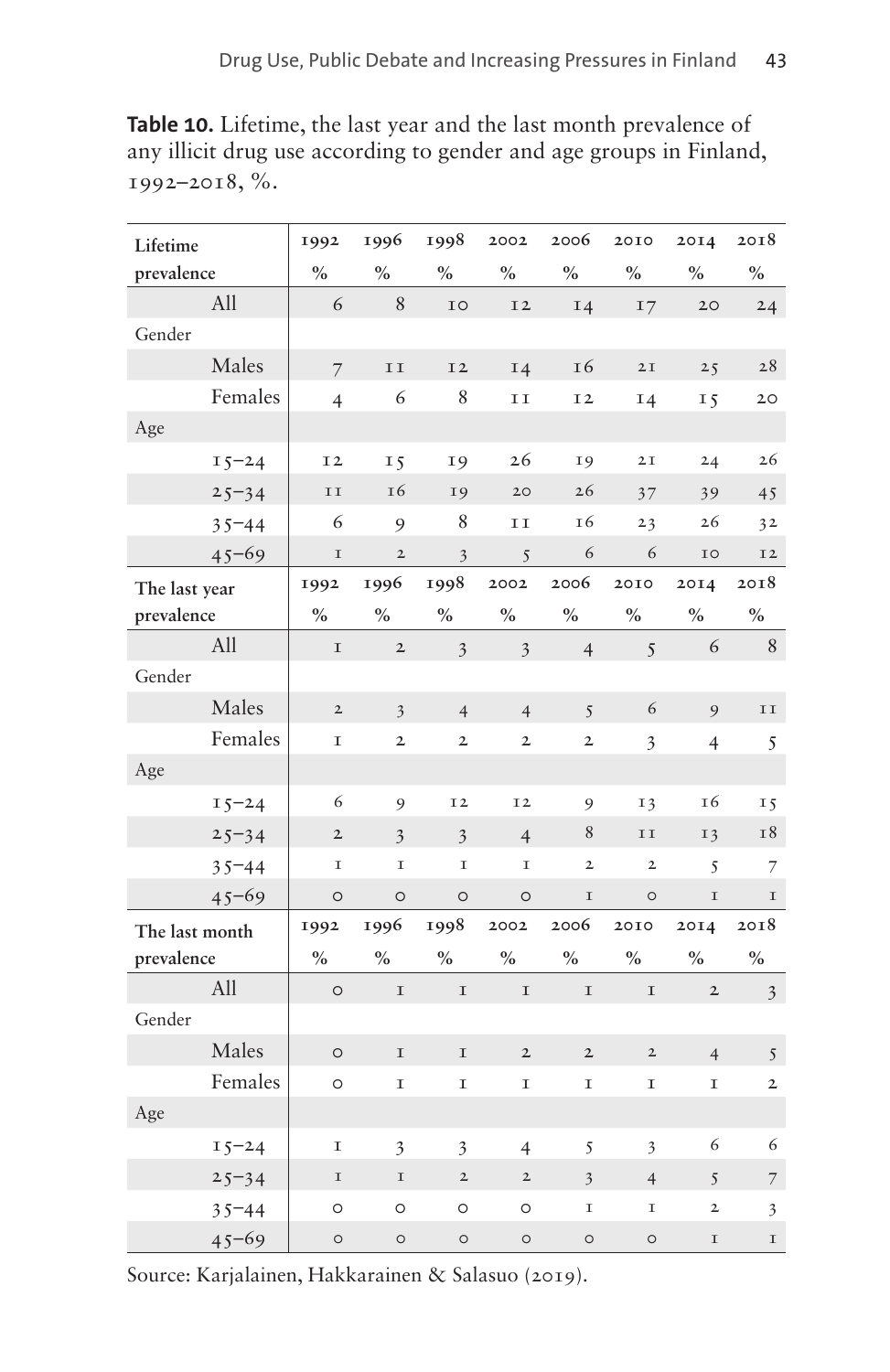However, in the last 10 years the development of drug use seems to have turned this pattern upside down. For example, a study comparing the spread of drug use among minors and young people aged between  $18$  and  $25$  concluded that the increasing trend of drug use was prevalent only in the older part of this age group, while the development among minors remained stable (Karjalainen, Hakkarainen & Raitasalo 2019). [Figure 5](#page-7-0) shows the trend in the prevalence of cannabis use in the last year in 15–24-year-old and 25–34-year-old males and females.

In 2018 there were 3.8 million inhabitants between 15 and 69 years old in Finland. Based on the survey results then, it can be estimated that close to 1 million Finns have tried illicit drugs at least once in their lifetime. However, it is important to note that most of them are not active users, rather, the question is about past experiences in some earlier phase in their life. The number of those having used in the past year is around 300,000. Every month more than 100,000 Finns use illicit drugs. The vast majority of the people included in these figures are just experimental or occasional users, typically smoking cannabis a couple of times in a year when cannabis happens to be available. The number of those who smoked cannabis at least once a week was estimated at around 45,000, the number of daily users being roughly 12,000.



<span id="page-7-0"></span>**Figure 5.** Last year prevalence of cannabis use between 1992 and 2018 in age groups below 35 years, according to gender, %.

Source: Karjalainen, Pekkanen & Hakkarainen (2020).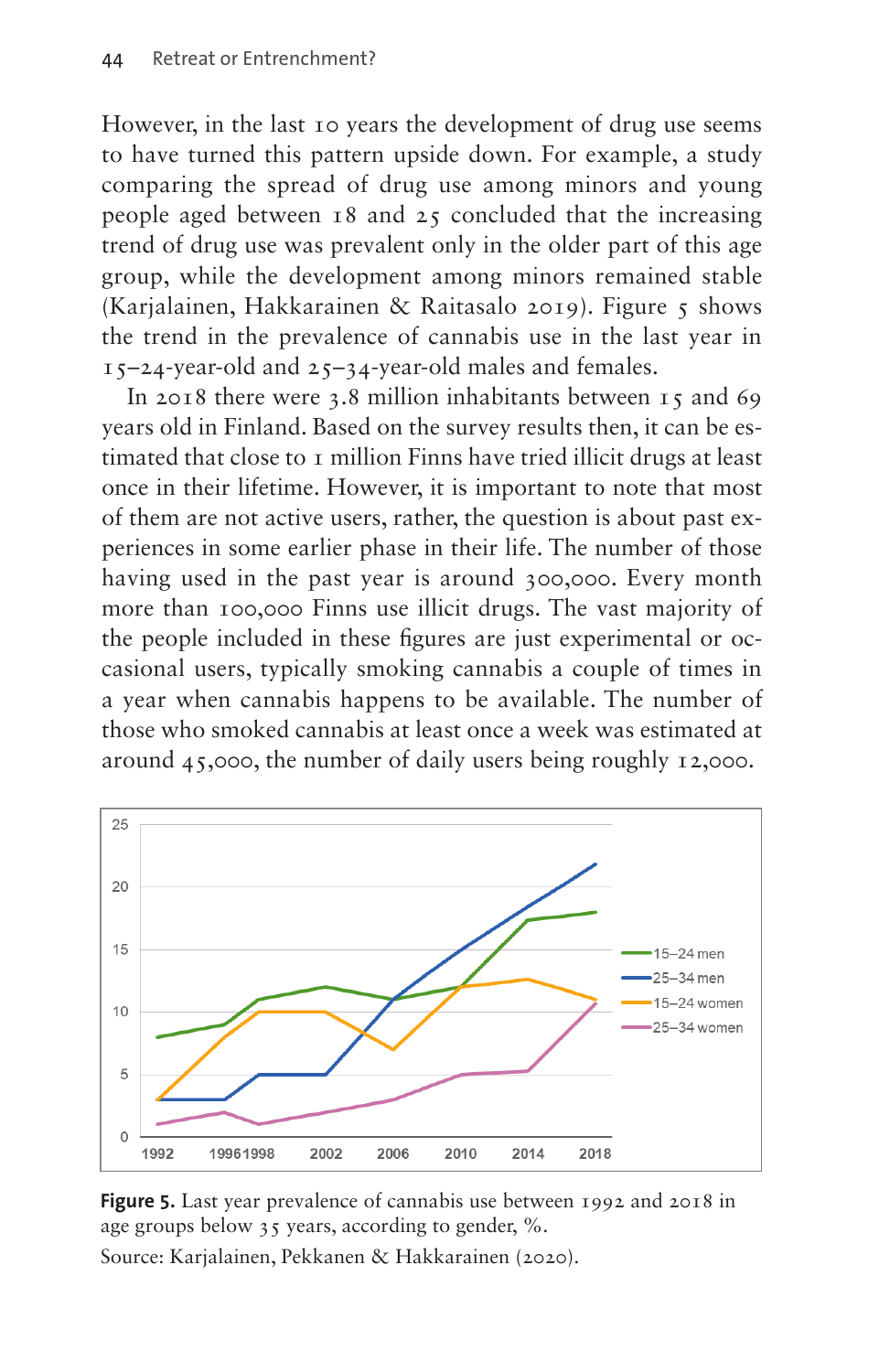Regarding the use of hard drugs, a register-based study estimated the number of problematic users of amphetamines and/or opioids in 2012 to be 18,000–30,000 (Ollgren et al. 2014). Five years later, in 2017, the estimate was 31,100–44,300 (Rönkä et al. 2020). Findings of waste water studies conducted in Finnish cities between 2012 and 2018 support assessments of the register-based study by showing a continuous increase in the samples of amphetamines, methamphetamines and cocaine found (Gunnar, Kankaanpää & Kuoppasalmi 2019; Kankaanpää et al. 2016).

### **Growing Number of Drug Deaths**

Following the Drug Strategy 1997, opioid substitution treatment (OST) was approved in Finland in the late 1990s and early 2000s (Selin et al. 2013). Since then, OST has become an integrated part of Finnish drug policy. In 2015, around 3300 people received OST in Finland (EMCDDA 2019). The first Needle Exchange Program (NEP) was opened in 1997 in Helsinki and, despite a hard public controversy in the beginning, the practice spread rapidly (Tammi 2007). Today, the Communicable Disease Decree prescribes municipalities to provide health counselling services for injecting drug users, including the exchange of injecting equipment. In 2017, 5.8 million syringes were given out. The purposeful adaptation of NEP was a success story, since it has caused the number of HIV infection diagnoses to fall or remain at a low level since the beginning of the 2000s (Arponen et al. 2008).

While Finland has invested in OST, NEP and other low-threshold services, the number of drug-related deaths has increased markedly. From 2015 to 2017 the number of registered drug-induced deaths increased from 166 to 200. Hence, in 2017, there were 53 drug-induced deaths per million inhabitants aged 15-64 years in Finland, which was clearly higher than the European average (22) but lower than the neighbouring countries of Estonia  $(130)$ , Sweden  $(92)$  and Norway  $(75)$  (EMCDDA 2019).

The latest information reveals that this unfavourable trend has continued, with the number of drug-induced deaths jumping to 261 in 2018 (Yearbook of Alcohol and Drug Statistics 2019). An increase in mortality rate was greatest in the 20–29 year age group (OSF 2019). [Figure 6](#page-9-0) shows upwards trends in the number of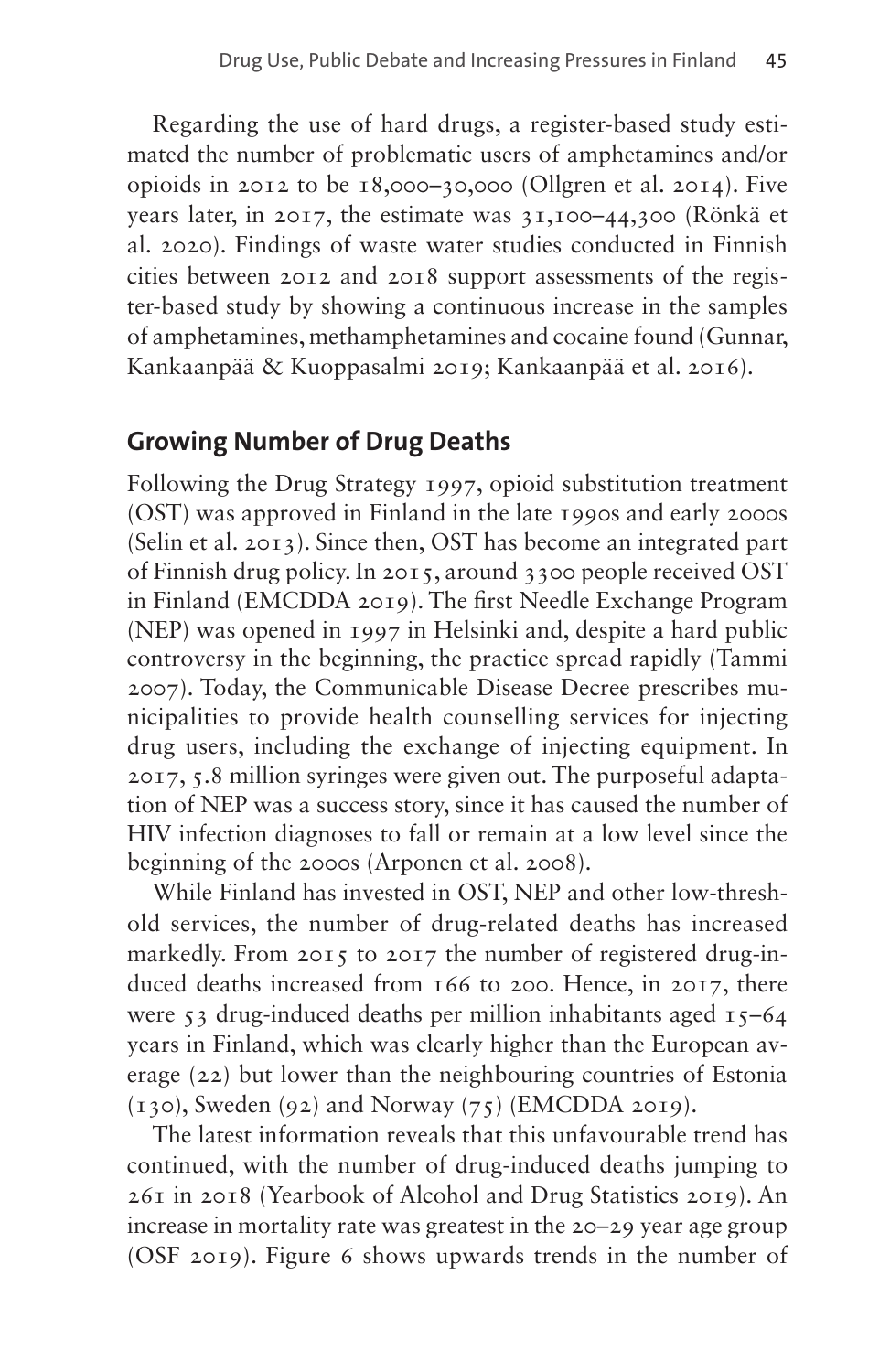

<span id="page-9-0"></span>**Figure 6.** Drug-related deaths according to drug poisonings (overdose) deaths), cause of death (drug-induced deaths) and chemical findings in forensic autopsies, 2000–2018. Source: Yearbook of Alcohol and Drug Statistics (2019).

cases with confirmed findings of drugs in forensic autopsies, cases whereby drugs are given as the cause of death on the death register (drug-induced deaths) and cases of drug poisonings. Druginduced deaths are deaths that can be attributed directly to the use of illicit drugs. The category of chemical findings in forensic autopsies provides an even higher death rate, while limiting just to poisonings and overdoses gives a somewhat lower rate. All of them, however, show an upward trend.

Most of the deaths are caused by simultaneous polydrug use (Salasuo et al. 2009). Toxicological data indicate that buprenorphine, usually in combination with alcohol or benzodiazepines, was involved in the majority of deaths. What is typical to the Finnish drug scene is that buprenorphine is the most popular opioid in use, while the use of heroin is almost non-existant. Furthermore, high mortality rate among drug users is associated with marginalization and social disadvantages like lower education, long- or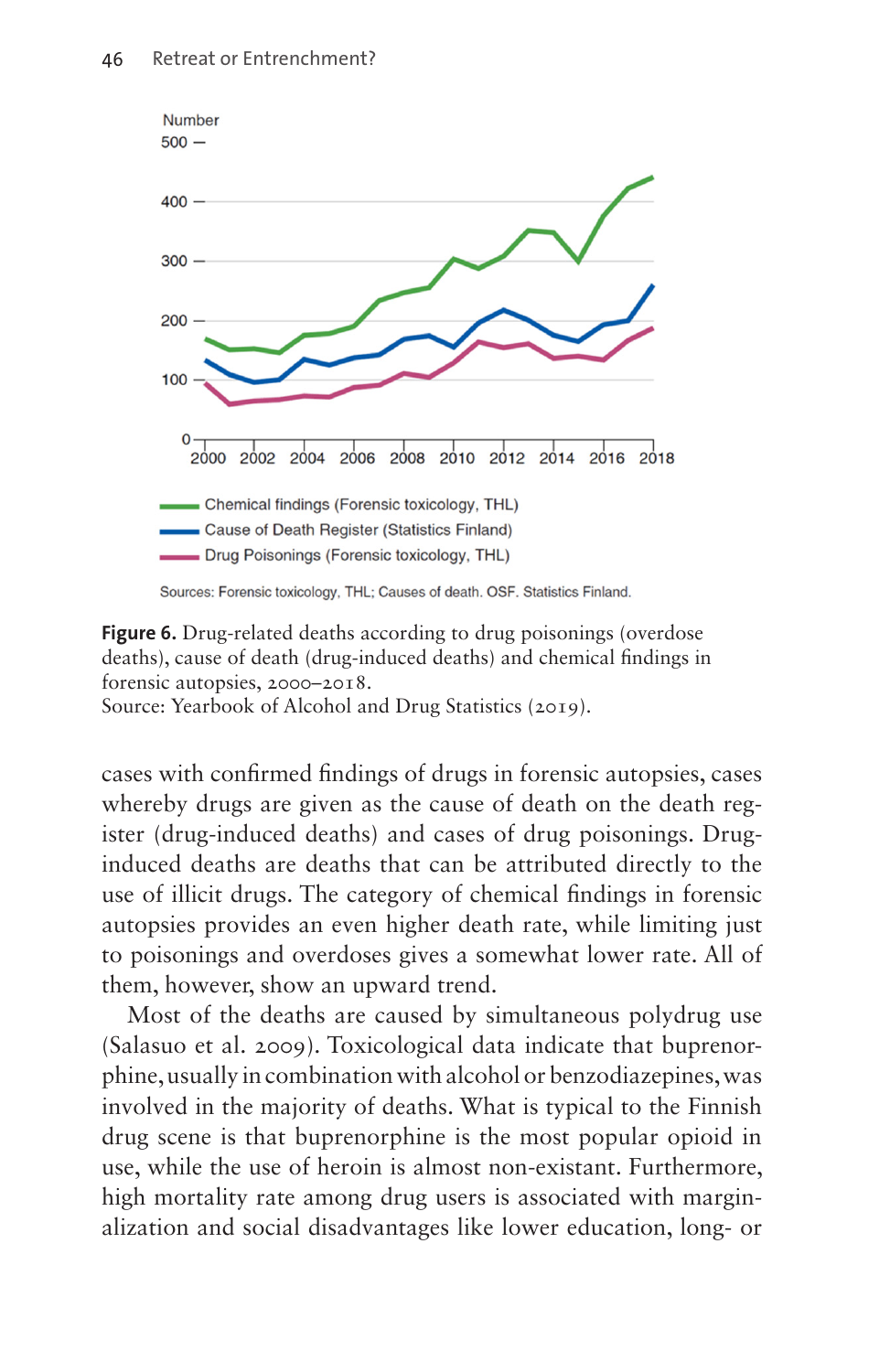short-term unemployment, early retirement, divorce and inadequate housing conditions (Rönkä 2018). Among men under 40 years old, drugs are now the most common cause of death.

In sum, the prevalence of drug use and related harms are not at an insignificant level anymore, as estimated some 30 years ago (Christie & Bruun 1985; Narkotikasituationen i Norden 1993). In concert with increased drug use, problem drug use and different kinds of drug-related harms, the societal costs of drug problems have also expanded. According to the Yearbook of Alcohol and Drug Statistics (2019), the direct costs of harms caused by drug use totalled  $\epsilon_{299.1}$ –369.5 million in 2016. The increase from the total costs in 2014 was 10.2%. Taking account of the increase in drug use and related harms after 2016, we can state that the costs today are much higher. If taking indirect costs (e.g. a loss of productivity and working hours) into consideration, the total costs of drug problems might come up close to a billion.

# **Pressures for a Change**

#### Public opinion and attitudes towards drugs and drug policy

Public opinion and attitudes towards drugs have eased and liberalized substantially during the last years. This holds especially true for attitudes towards cannabis. In 1996, no more than 26% of the Finnish population aged  $15-69$  years old was of the opinion that experimenting with cannabis once or twice would be risk-free or include only a slight risk. In 2018, a similar belief was shared by a good half of the population  $(52\%)$ . At the same time, acceptance of regular use of cannabis has increased, but attitudes towards the risks of experimenting with heroin remain very critical. This indicates that a growing amount of people in Finland make a clear distinction between cannabis and hard drugs. Among the young adults, almost 75% see the risks of experimenting with cannabis as insignificant, with one quarter of them  $(26\%)$  regarding the risks of regular cannabis use in the same way (Karjalainen, Pekkanen & Hakkarainen 2020).

Relaxed views on cannabis are reflected also in the opinions about criminal policy. In 2018, 42% of Finns thought that the use of cannabis should not be punished. In the beginning of the 1990s,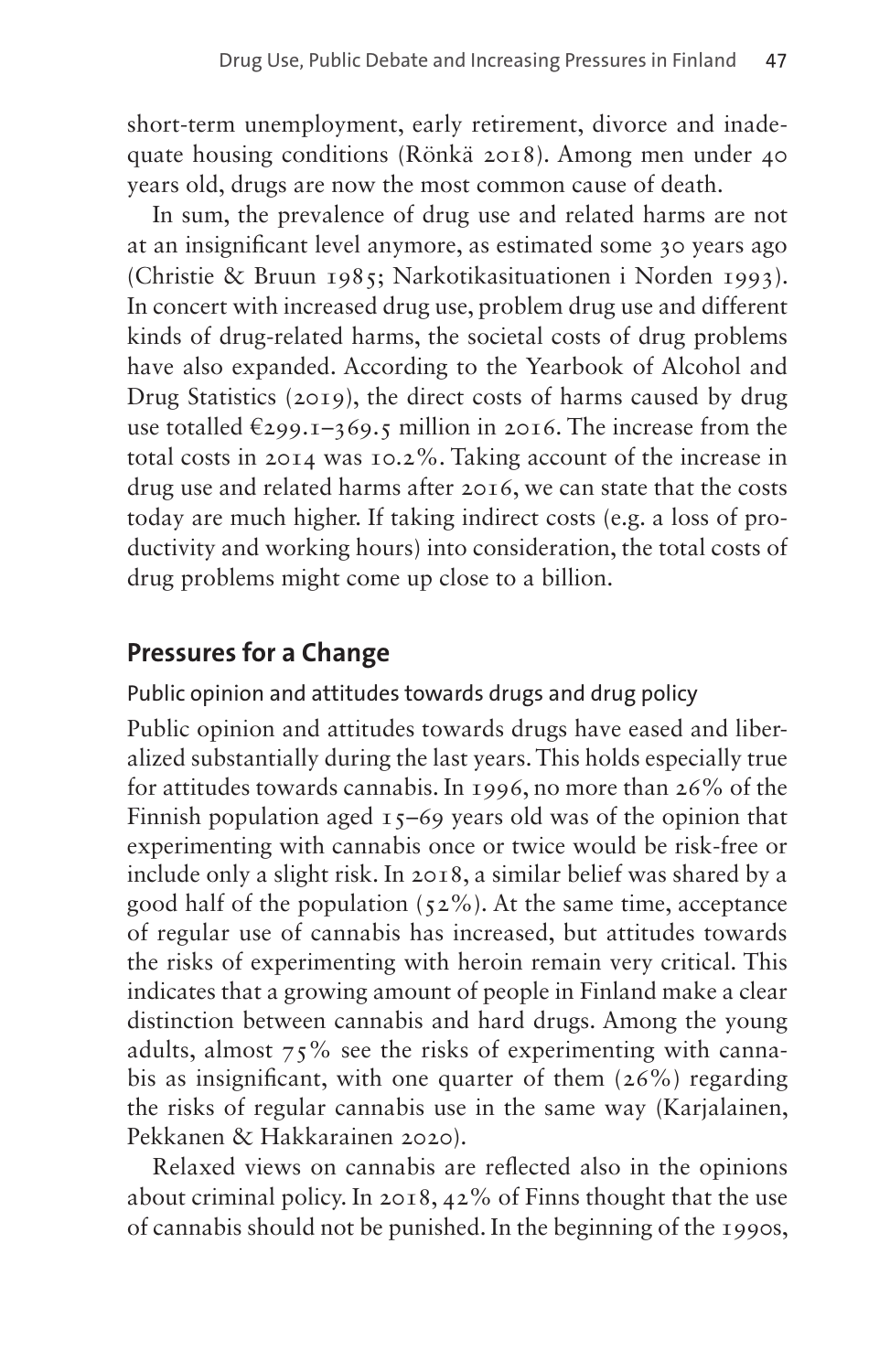

<span id="page-11-0"></span>**Figure 7.** Attitudes towards punishment for various drug-related behaviours: no punishment, 1992–2018, %. Source: Karjalainen, Hakkarainen & Salasuo (2019).

this outlook was shared by one quarter of people. In [Figure 7,](#page-11-0) attitudes towards the punishment of cannabis use are shown in relation to some other forms of drug behaviour.

Among the people of Finland, picking mushrooms for the pot is a popular hobby connected to the right of common access to woods and forests. Perhaps due to that folk tradition, picking hallucinogenic mushrooms was not seen as a punishable action by the majority. Conversely, opinion regarding mailing cocaine from abroad to Finland was seen almost unanimously as a punishable act. Actually, in [Figure 7](#page-11-0), only attitudes towards using or growing cannabis show a trend of relaxation.

When respondents were asked whether or not they agreed if drug use of any kind should be punished, only 20% of them were in favour of stopping punishment. That was more than in 2002 (14%), when it was previously asked. These results reinforce the fact that the Finnish people are making a distinction between cannabis and other drugs. Furthermore, results indicate that it seems to be more difficult to show tolerance towards all drug users than towards cannabis users. Indeed, it might be more challenging for the general public to feel and show similar understanding towards problematic polydrug users who are visible in public places than towards cannabis smokers who mostly represent ordinary young people (Hakkarainen & Karjalainen 2017; Savonen et al. 2018). Due to the special nature of the cannabis issue, [Figure 8](#page-12-0) focuses on public opinions regarding cannabis legalization.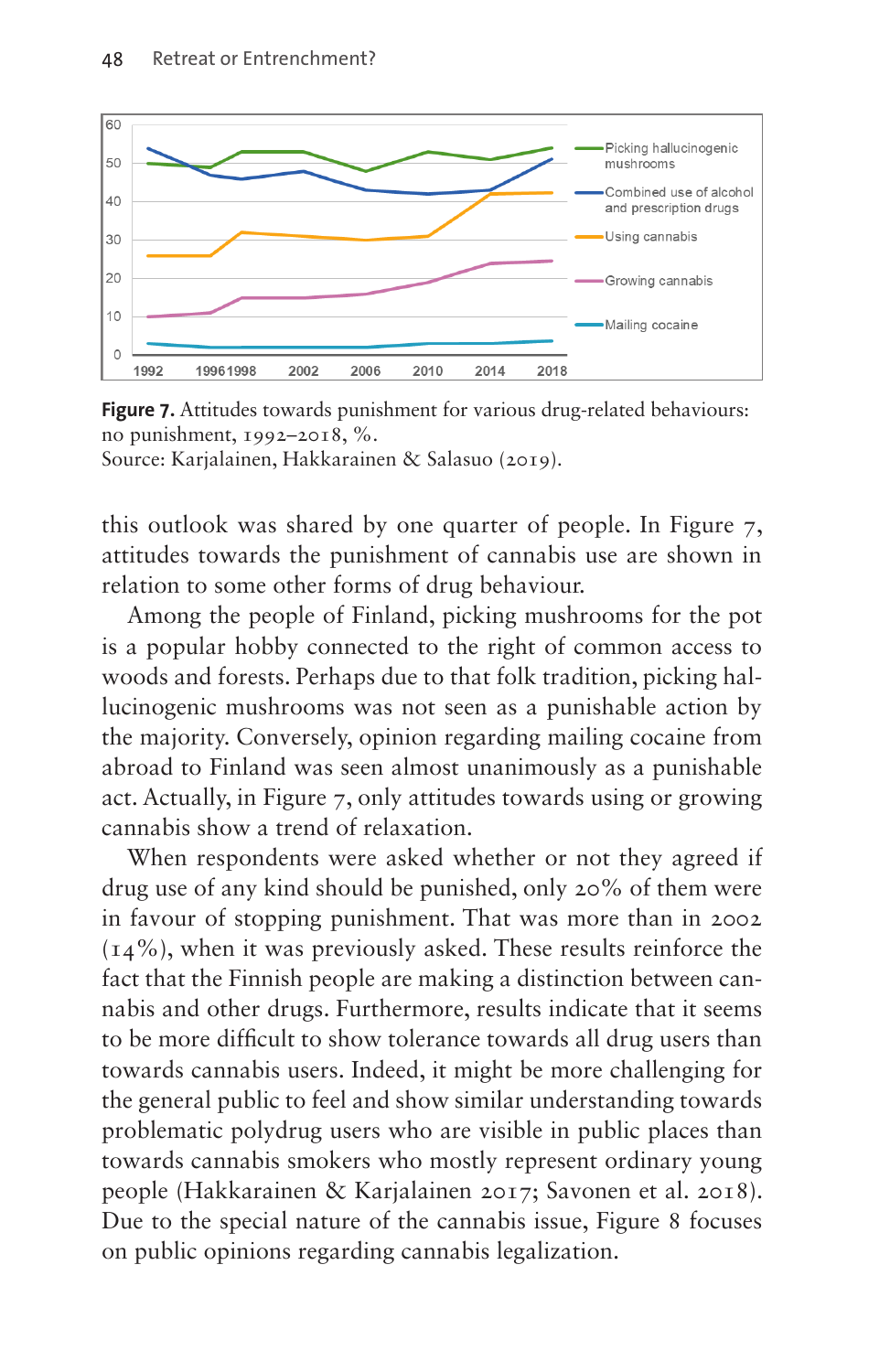

<span id="page-12-0"></span>**Figure 8.** Opinions on whether cannabis should be legally available, 2010–2018. Source: Karjalainen, Pekkanen & Hakkarainen (2020).

While attitudes towards cannabis have relaxed remarkably, support for the legalization of cannabis has remained at a moderate level among the general public. Between 1998 and 2010, endorsement for legalization stayed very stable, at 10–11%. However, during the last eight years approval has grown to 18%. At the same time, the share of people who are in favour of legalization for medical use only has grown from 40 to  $54\%$ . Hence, acceptance of medical cannabis covers 72% of the general public altogether. Consequently, the proportion of people who are against any forms of legal access has dropped from 49 to  $28\%$  – less than one third of the Finnish population (Karjalainen, Pekkanen & Hakkarainen 2020).

In summary, from studying these figures, it is reasonable to conclude that the public opinion on policy issues did not start to change until recently. During the last eight years, however, policy attitudes regarding cannabis have relaxed quite rapidly. This has been most obvious among young people. Around one quarter of young adults in Finland think that the use of any drug should not be punishable, and a narrow majority of them would remove punishment from the use of cannabis.

#### Citizens' initiative

A change in the social position of cannabis, which is reflected in public attitudes, can also be seen in increased political activism with relation to drugs. The most important indication of the public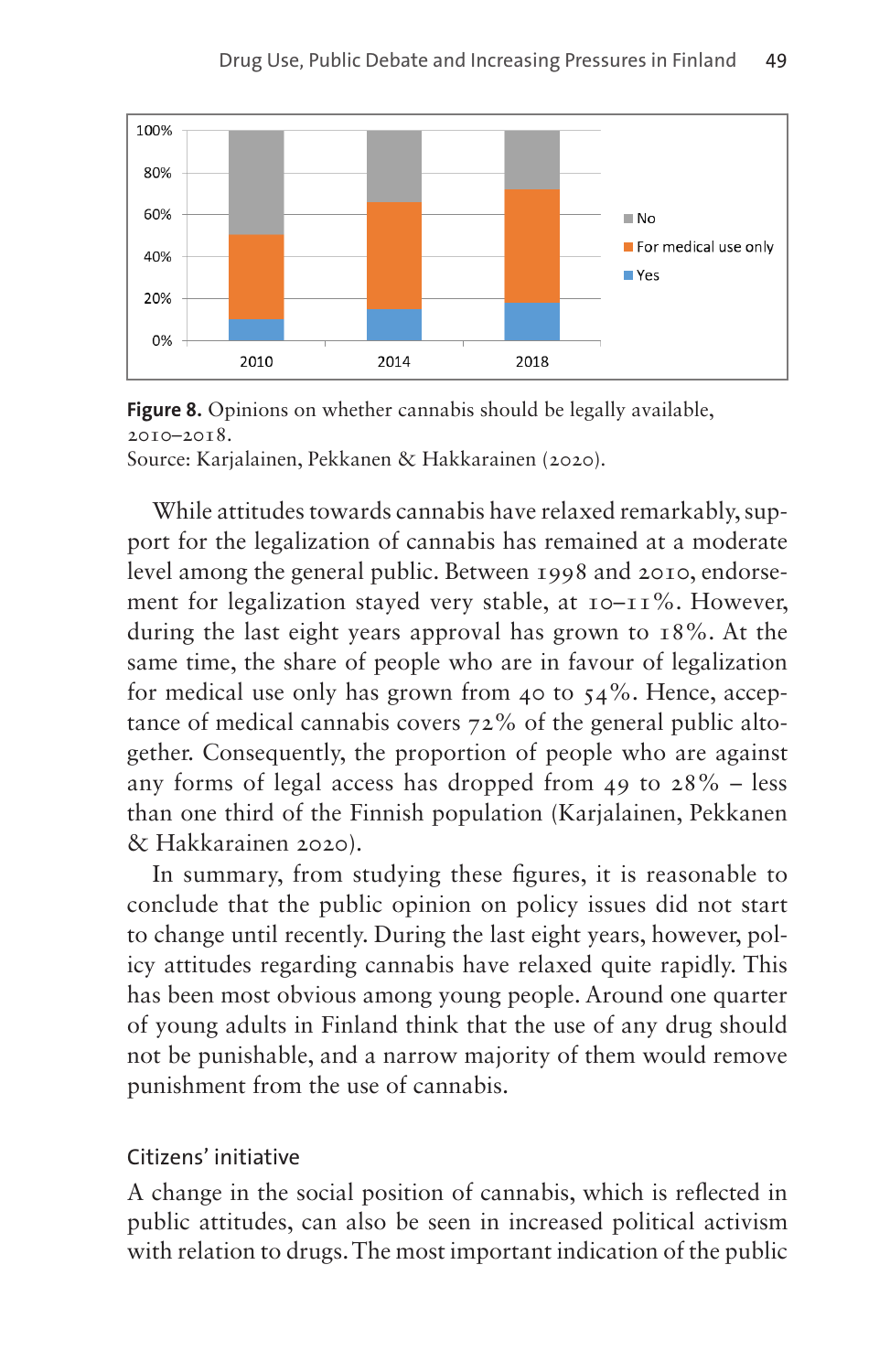emergence of cannabis advocacy is a citizens' initiative calling for the decriminalization of cannabis use, which had received 59,609 certified signatures by the 1 November 2019, and then succeeded to qualify to the Parliament proceedings. There have also been some citizens' initiatives on cannabis issues in previous years, but the number of supporting signatures has remained below 50,000 – the number demanded to advance to the Parliamentary proceedings. Hence, this is the first time the Finnish Parliament will deal with cannabis policy based on an initiative prepared by cannabis activists and supported by a relatively large number of citizens. Because of the Covid-19 pandemic, parliamentary readings of the initiative did not start until late autumn 2020, and the process will continue in the Committee of Law in 2021.

In addition to the use of cannabis, the initiative proposes decriminalization of possession of small amounts of cannabis for own use and growing of four cannabis plants for personal use (see also Eastwood 2020). In the initiative, it is argued that decriminalization of cannabis is needed because current drug policy has not succeeded in reducing the number of drug-related harms. It is also said that control of cannabis users randomly focuses only on a small group of users, wastes police resources and interferes with the everyday life of users. Furthermore, it is stated that removing cannabis from under legal control would diminish the growth of organized crime. Home grown cannabis plants for own use without legal sanctions is seen to provide safer and better quality cannabis than buying it from illicit markets.

#### THL blog posts

Another, and earlier, impulse for a public discussion on drug policy was published in February 2018, when in a blog post of the Finnish Institute for Health and Welfare (THL) researchers proposed that Finland should decriminalize all drug use (Hakkarainen & Tammi 2018). With reference to the statements of international organizations, such as the World Health Organization (WHO) and the Global Commission on Drug Policy, it was stated that drug use should instead be tackled by means of social and health care, rather than criminal law and punishment (see also Das & Horton 2019). The blog also made clear that decriminalization should apply to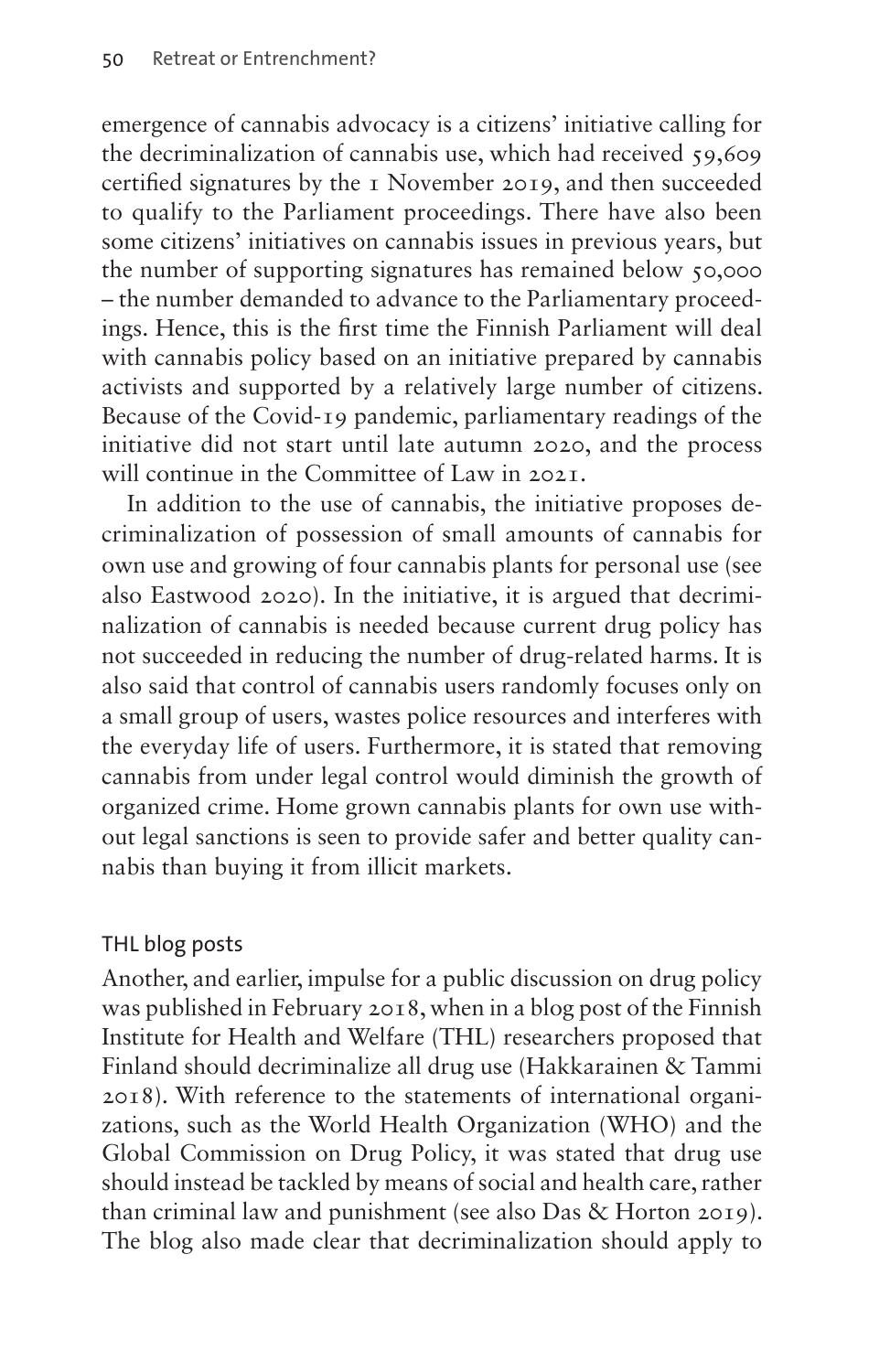all drugs. The legalization of cannabis and its trade is, however, not timely in Finland, researchers stated in the blog.

One of the main arguments given in the blog post was that it would prevent harm caused by criminal control in the lives and careers of young people. As known, occasional use of cannabis in a circle of friends is a wider-spread practice in some age groups. Since almost a half  $(45\%)$  of young adults aged  $25-34$  in Finland have tried cannabis at least once in their lifetime, it is not reasonable that the current legislation defines and treats them all as criminals. Another argument was that it would reduce the stigma of drug use and support problem drug users to attend treatment. When a person who uses drugs does not have to fear punishment or other criminal sanctions, it is much easier for him or her to attend social and health services for help. Also, talking about drug use in various services, such as health services at schools, occupational healthcare and general healthcare services, would become more natural for both parties if drug use was no longer labelled as a criminal behaviour.

In general, the blog post argued that the criminal sanctions work poorly in the prevention of the use of drugs, and the related harms, and they are also ill suited to the values of today's society or to public health thinking. Instead of being punishable, new means and procedures are needed to prevent drug use and reduce harm. Lessons can be drawn, for example, from how smoking has been reduced without criminalization. Furthermore, the authors referred to positive experiences of decriminalization in Portugal in 2001 (Greenwald 2009; Hughes & Stevens 2010), and the plans to apply that model by our neighbouring country, Norway (NOU 2019).

Later in June another blog post was published where authors reviewed the discussion and proposed that a reform of national drug strategy should be taken in the agenda of the next government (Eskola et al. 2018). This blog post also paid attention to a relatively high number of drug-related deaths in Finland. In general, authors argued that there is evidence showing that strictness of drug policy seems to have a stronger impact on how drug users are treated rather than on the prevalence of drug use (e.g. Reuband 1998), and that individuals in countries with more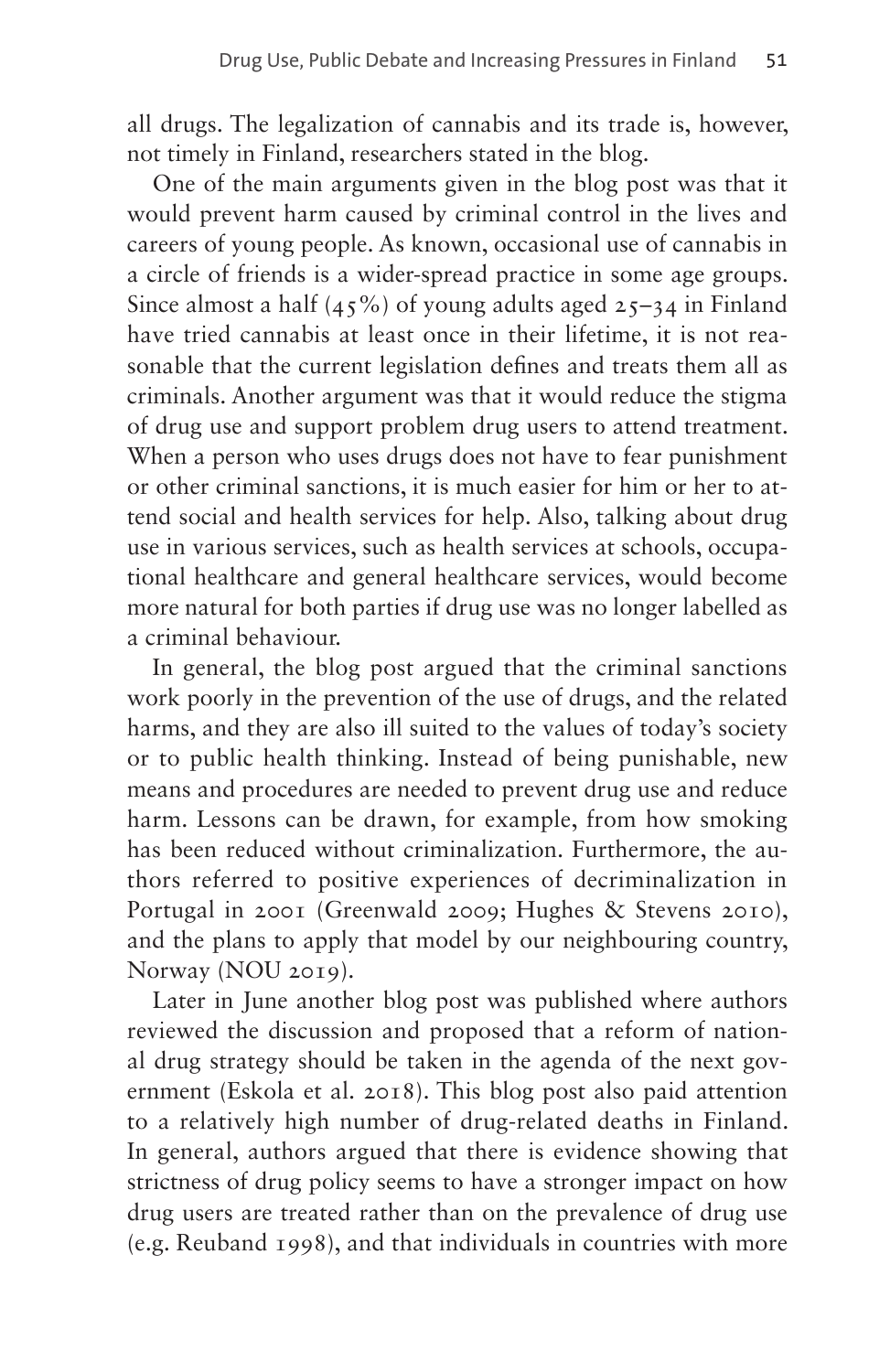liberal approaches to drug use are showing a greater confidence in engaging with services and in seeking help than individuals living in countries with harsher approaches to drug use (Benfer et al. 2018). This blog post was signed by Juhani Eskola, the general director of THL, expressing an official stance of the institute.

#### Media and increased public discussion

The February 2018 blog post immediately created a lively discussion. It was downloaded over ten thousand times in a couple of weeks and it was widely reported in newspapers, on radio and on television. It evidently was a kind of surprise for the public that this kind of proposal was delivered from the institute, which is a respected national body and the Finnish government's leading health and welfare agency working under the Ministry of Social Affairs and Health. In social media, THL was given credits due to the radical opening of the discussion and it was also stated that the blog justified the criticism of current drug policy and made it easier for other people to express alternative views too.

The blog was reviewed and commented on in editorials of six newspapers. For example, Helsingin Sanomat, the biggest and most influential newspaper in Finland, provided its editorial with the headline, 'Required contribution'.<sup>2</sup> The newspaper described the content of the blog but didn't take a stance for or against decriminalization. Editorials of five other newspapers also saw the blog as a welcome input for discussion, but expressed their reserved attitude by emphasizing that drugs are dangerous<sup>[3](#page-15-1)</sup> or that decriminalization would increase liberal attitudes towards drugs, especially among the youth[.4](#page-15-2) Furthermore, Savon Sanomat, Kaleva and Huvudstadsbladet stated that in Finland it would be

<span id="page-15-0"></span><sup>&</sup>lt;sup>2</sup> *Tarpeellinen puheenvuoro*, Helsingin Sanomat 15.2.2018 (editorial).

<span id="page-15-1"></span><sup>3</sup> *Huumeet eivät ole harmittomia – rangaistuksista luopuminen lisää käyttöä*, Ilta-Sanomat 16.2.2018 (editorial) and *Harmitonta huumetta ei ole*, Länsi-Suomi 22.2.2018 (editorial).

<span id="page-15-2"></span><sup>4</sup> *Huumeiden salliminen synnyttäisi uusia ongelmia*, Savon Sanomat 17.2.2018 (editorial), *Huumeita vastaan uusin tavoin*, Kaleva 17.2.2018 (editorial) and *Straff eller vård – är avkriminasering en lösning*?, Hufvudstadsbladet 13.5.2018 (editorial).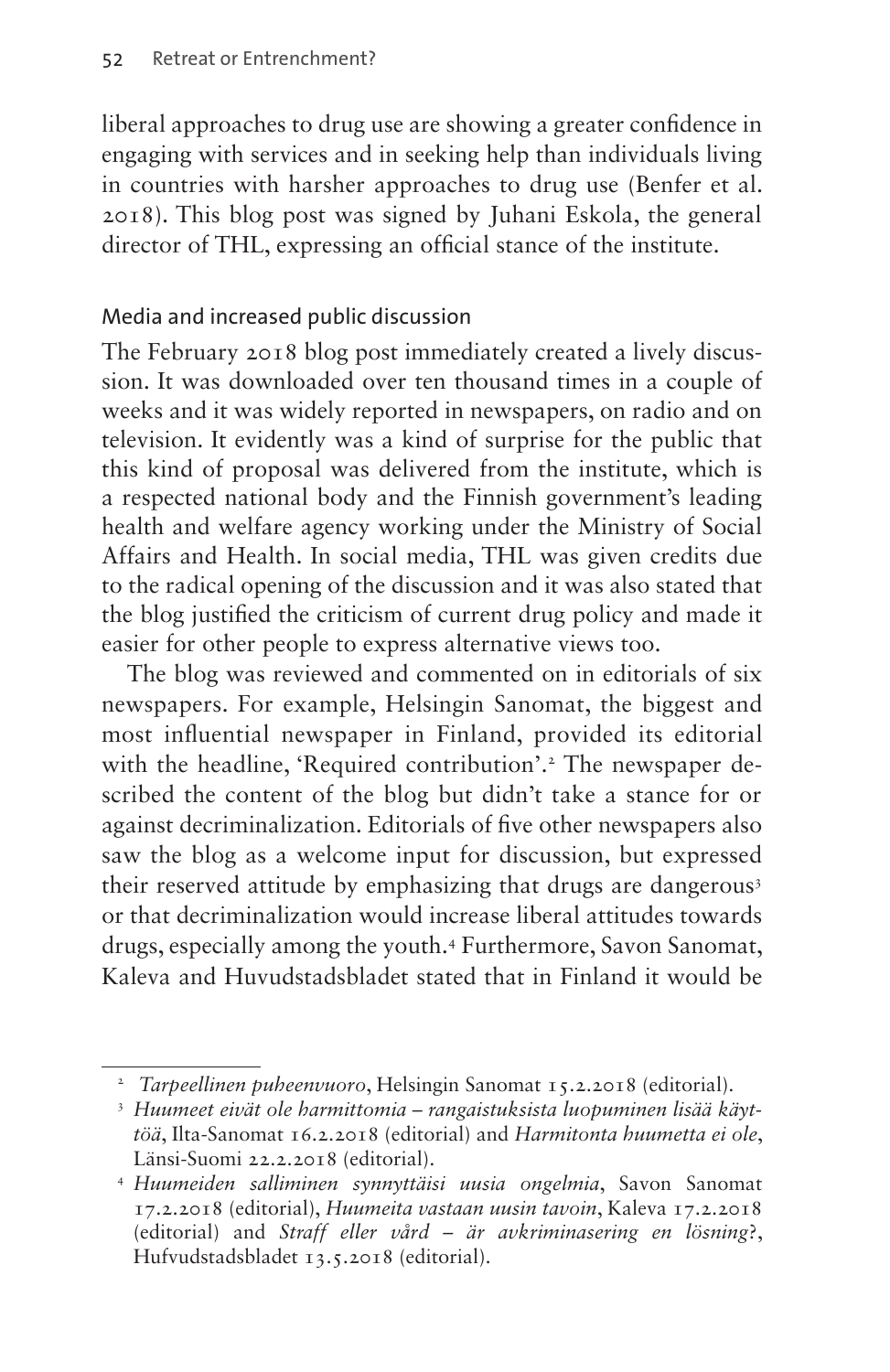reasonable to wait and see what happens in Norway if drug use is decriminalized there.

In the following weeks, innumerable newspaper articles were published and TV and radio programmes broadcast. In addition to the authors, the media interviewed different kinds of experts in drug issues. Academic researchers and experts specialized in addiction problems in health and social care were mostly supportive of arguments for decriminalization, while police authorities expressed a lot of reservations and were mostly against any liberalization of drug policy or control of drug users. For example, academic experts of criminal law stated that criminal penalties are unnecessarily harsh and ineffective measures in the control of drug use, and also violate the usual practice of the Finnish judicial system.[5](#page-16-0) Social workers in drug treatment were accompanying the experts of criminal law by emphasizing how stigmatization of drug users creates shame and delays them in seeking help and treatment[.6](#page-16-1) Police authorities, on the other hand, stressed that due to general deterrence it is important to intervene in drug use, especially among young people[.7](#page-16-2) In general, the police tend to argue that control of use and users is useful for them in uncovering and investigating more serious drug crimes, such as drug dealing and smuggling. Hence, contrary to treatment experts, the police were clearly not ready for a retreat in criminalization of drug use, not even if it also emphasized the importance of drug treatment.

In November 2019, when the citizens' cannabis initiative qualified to be submitted to Parliament for consideration, public debate on drug policy increased again. Actually, the whole process around the citizens' initiative has been accompanied by lively public discussion in newspapers, radio, television and social me-

<span id="page-16-0"></span><sup>5</sup> *Pitääkö huumeista rangaista vai ei?*, Helsingin Sanomat 15.2.2018, *'Rikoslakia huudettu apuun ähkyyn asti' – professori poistaisi rikoslaista liikennerikkomuksia ja huumeiden käytön*, Rikos–Uutiset–[MTV.fi](http://MTV.fi) 17.3.2018 and *Kriminaalipolitiikka vaatii visiota*, (rikosoikeuden prosessori Kimmo Nuotion syntymäpäivähaastattelu), Helsingin Sanomat 18.4.2019.

<span id="page-16-1"></span><sup>6</sup> *Pitääkö huumeista rangaista vai ei?*, Helsingin Sanomat 15.2.2018.

<span id="page-16-2"></span><sup>7</sup> *Huumausaineiden käyttörikoksista suureen osaan liittyy muita, vakavampia rikoksia*, Savon Sanomat 6.5.2018.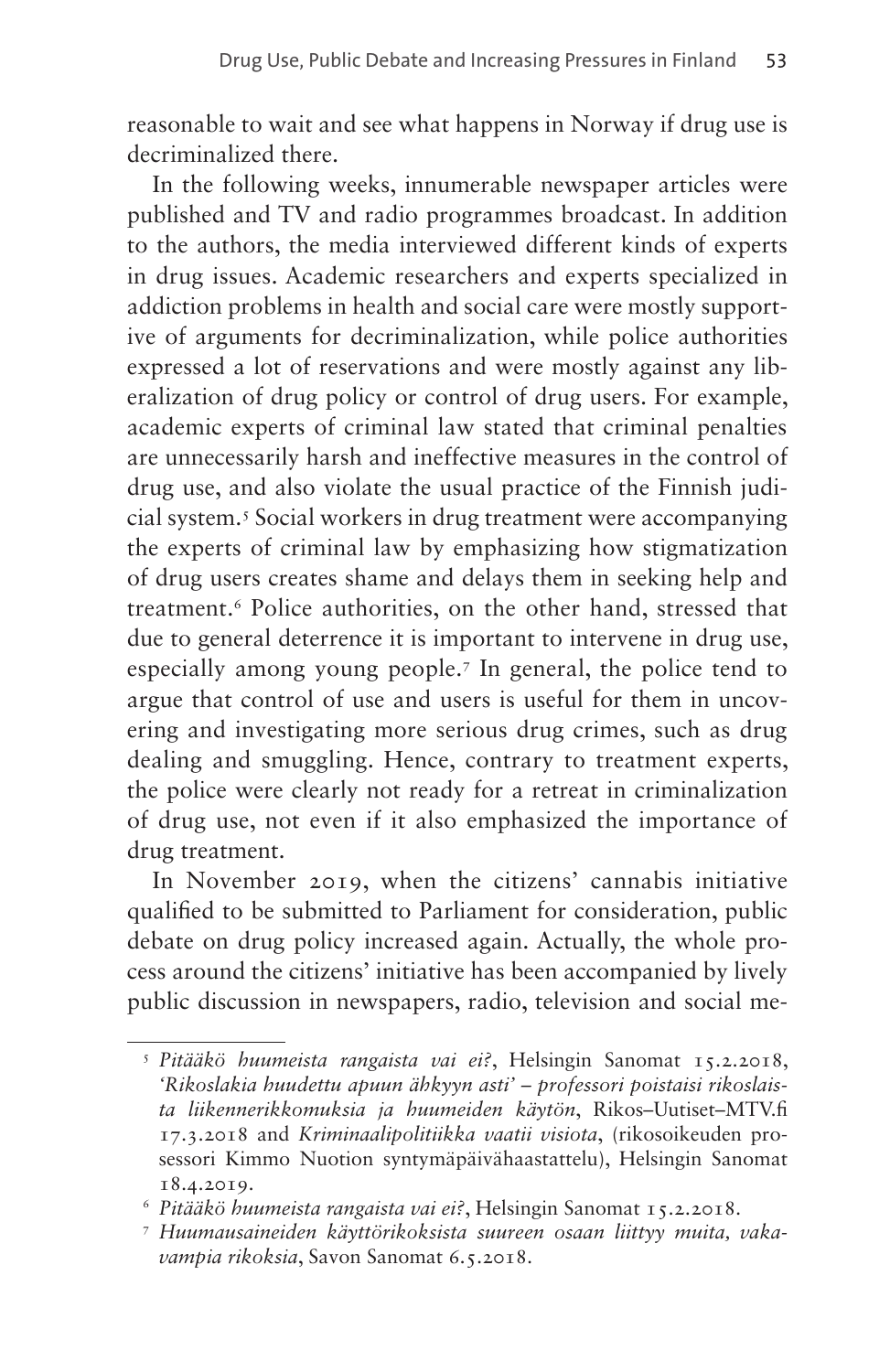dia. Since the case is not yet closed, the initiative will also fuel policy discussion in the long term.

#### Mobilization of NGOs

Proposals for the decriminalization of drug use and re-evaluation of the national drug strategy got support from key NGOs working in the field of drug problems. These organizations were A-Clinic Foundation,<sup>[8](#page-17-0)</sup> Sininauhaliitto,<sup>[9](#page-17-1)</sup> EHYT ry,<sup>10</sup> Humaania päi-hdepolitiikkaa-yhdistys (HPP) ry<sup>11</sup> and Irti Huumeista ry.<sup>[12](#page-17-4)</sup> Some of them didn't want to commit to decriminalization yet, but they all agreed that it would be time to update and re-evaluate the national drug strategy. For example, EHYT ry. included a claim for a new national drug strategy in its four objectives suggested for the new government after the Parliamentary elections in spring 2019. Sininauhaliitto visited all parliamentary parties while lobbying for a new drug strategy, and the head of the organization was an advocate for the decriminalization policy. HPP was extremely active in social media, and they also arranged a successful seminar 'Drug Policy – Now!', with foreign speakers from Portugal, Norway and the UK. The seminar also included a panel discussion with Finnish politicians from all Parliamentary parties and the Pirate-party.

<span id="page-17-0"></span><sup>8</sup> The A-Clinic Foundation is a non-governmental and non-profit organization and service provider that was founded in 1955. The central office is involved in national and international activities in the fields of prevention, information, development and training (see more [https://a-klinikka](https://a-klinikkasaatio.fi/en) [saatio.fi/en\)](https://a-klinikkasaatio.fi/en).<br>9 Sininauhaliitto is a member of the The International Federation of the

<span id="page-17-1"></span>Blue Cross, which is a politically and denominationally independent Christian organization consisting of about 40 member organizations engaged in the prevention, treatment and after-care of problems related to alcohol and other drugs (see more [https://www.sininauhaliitto.fi/\)](https://www.sininauhaliitto.fi/).

<span id="page-17-2"></span><sup>10</sup> EHYT Finnish Association for Substance Abuse Prevention is an NGO working in substance abuse prevention with a broad and collaborative approach. EHYT's membership comprises around one hundred national,

<span id="page-17-3"></span>regional and local organizations (see more<https://ehyt.fi/en/>).<br><sup>11</sup> HPP, Society for Humanistic Drug Policy is a member of the International Drug Policy Consortium (IDPC) and is promoting a drug policy reform in Finland (see more<http://hppry.fi>).

<span id="page-17-4"></span><sup>&</sup>lt;sup>12</sup> Irti Huumeista ry is a voluntary NGO founded  $35$  years ago with the aim of preventing drug use and supporting parents of drug users (see more <https://irtihuumeista.fi/>).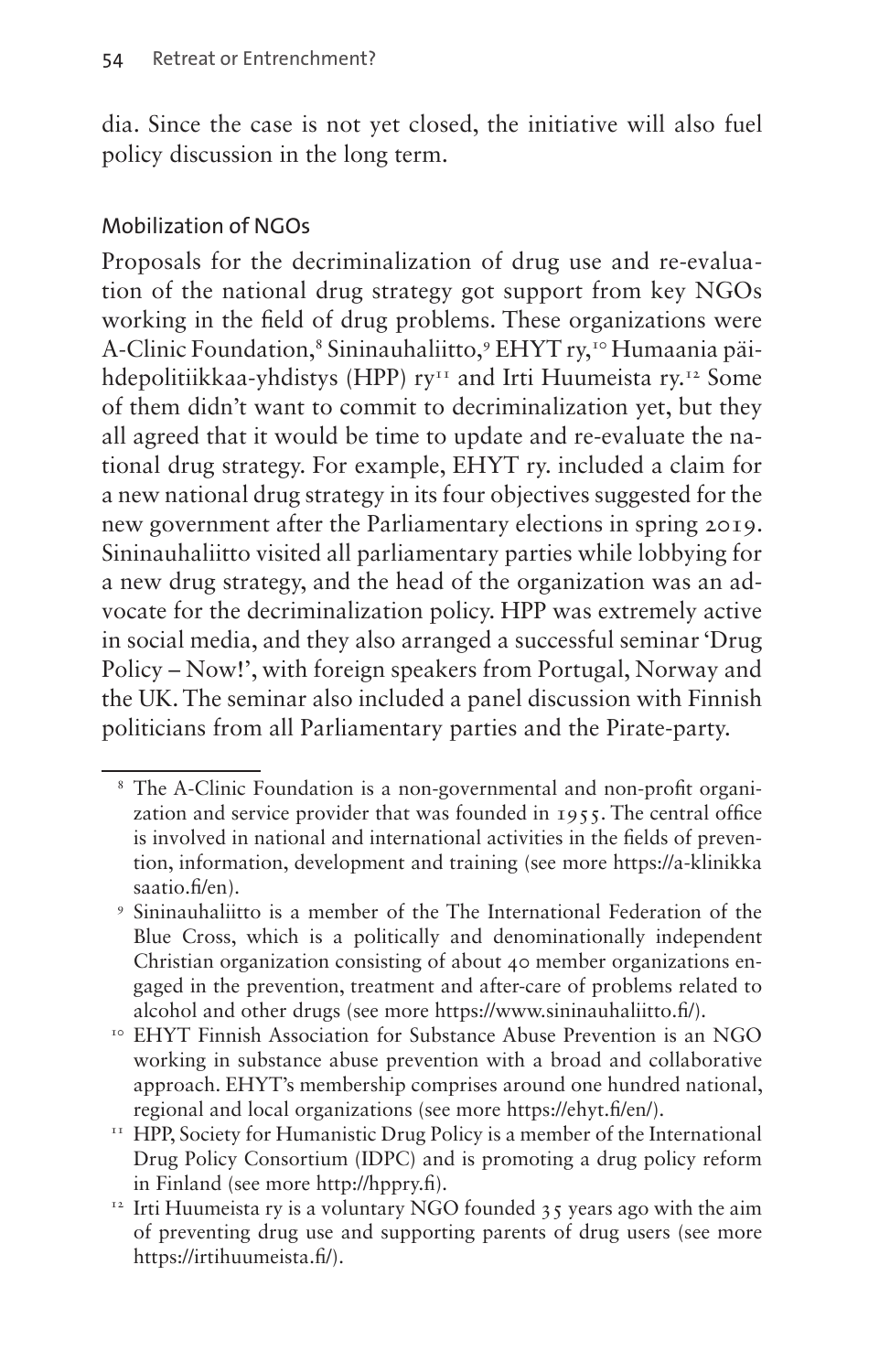In a small country with good cooperation between government and civil society like Finland, NGOs have had good opportunities to influence official politics, to be included in working groups and in the drafting and implementation of the national action plans. Consequently, mobilization of NGOs dealing with drug issues had a very important role in furthering discussion on drug policy at different levels of civil society. In addition to their own initiatives, representatives of the above-mentioned organizations were often interviewed as experts or used as news sources in different forums of mass media.

#### **Politicians**

When the first round of the debate got started by the THL blog post, relevant ministers, the Minister of Justice and the Minister of the Interior were interviewed about their standpoints by the media. They were all reserved and not in favour of decriminalization. The Minister of Social Affairs and Health, representing a party in political Center, was afraid that decriminalization would lead to an increase in drug use.<sup>13</sup> The Minister of Justice, representing a party in political Right, accompanied this by saying that drug use should not be made easier in any way, while his party mate, the Minister of the Interior, stated that the police should focus on drug markets and supply.[14](#page-18-1)

However, on the second round of the debate, the setting had changed because of the parliamentary elections and a new government appointed in spring 2019. The new government, consisting of Social Democratic Party (SDP), Centre Party, Green League, Left Alliance and Swedish People's Party (RKP), have shown interest in updating at least some drug policy. In the government programme it undertakes an updated and joint strategy for alcohol, drugs, tobacco and gambling, as well as a decision in principle for drug treatment and harm reduction (Osallistava ja osaava Suomi 2019). In the public debate, three ministers of the new government said they supported decriminalization of all drug use,

<span id="page-18-0"></span><sup>13</sup> *Ministeri Saarikko THL:n huumekananotosta: Suomessa rangaistusten poisto voisi lisätä käyttöä*, Ilta-Sanomat 15.2.2018.

<span id="page-18-1"></span><sup>14</sup> *THL:n johto toivoo keskustelua huumeiden käytön laillistamisesta – kokoomusministerit eri linjoilla*, Talouselämä 15.2.2018.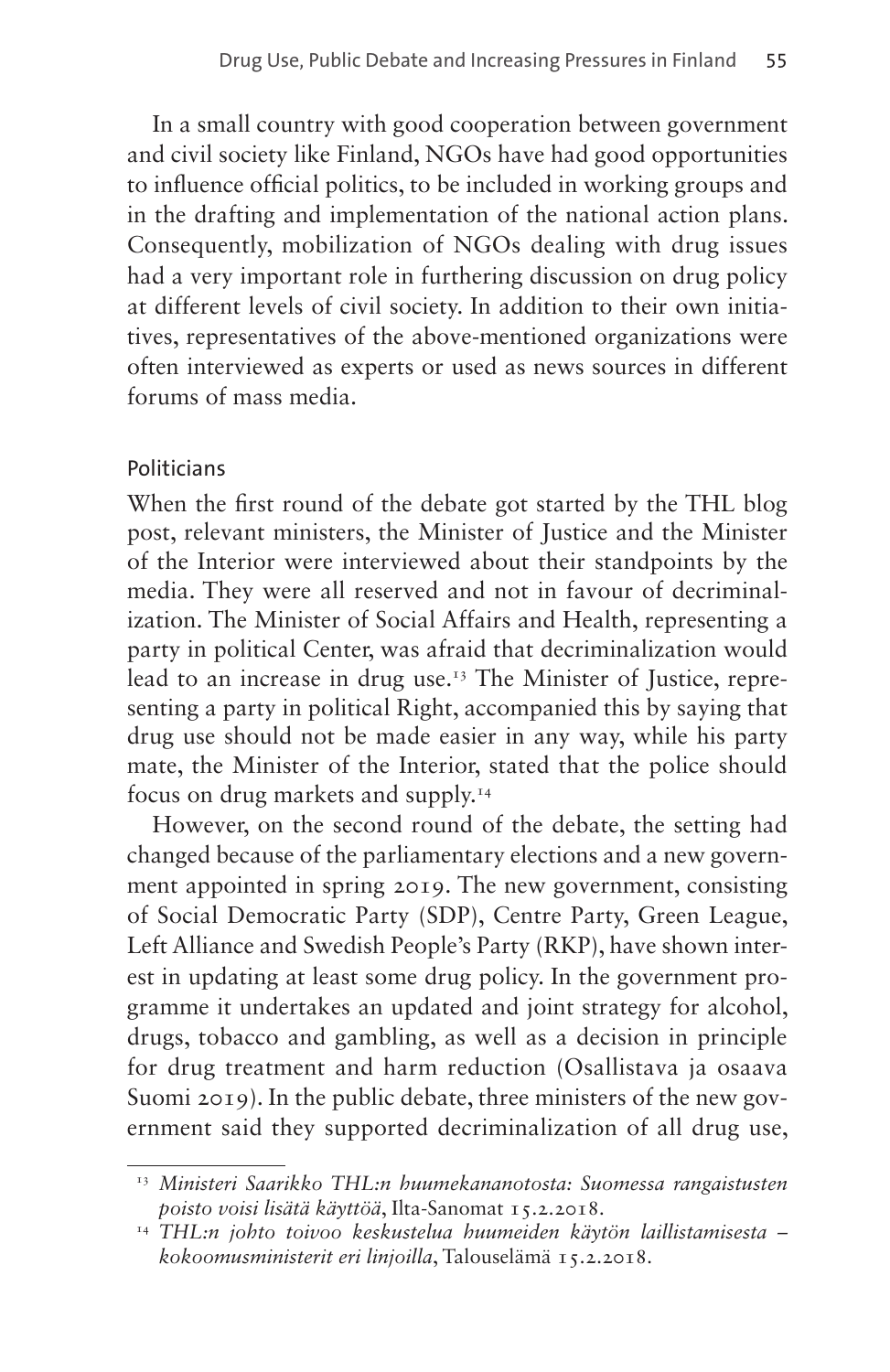while the Prime Minister and the Minister of Justice took a reserved view by saying that this government will not move forward in that direction. A statement supporting the decriminalization of all drug use presented by the Minister of Interior and the party leader of the Green League got special attention due to the fact that she is also a responsible minister of the police[.15](#page-19-0)

There were also opposite views between political parties.<sup>16</sup> Those most strongly against decriminalization seemed to be the Christian-democratic Party, right-wing populist Finns Party and right-wing liberal-conservative National Coalition Party, who are all in opposition in the Parliament at the moment. Social democrats have also been reluctant with regards to decriminalization, but they have stressed the importance of developing better treatment and harm reduction measures. The Green League has made a decision in their political programme that they support decriminalization, while the Left Alliance Party has defined it as a question of consciousness that leaves freedom to choose to individual MPs. The Minister of Justice and the party leader from RKP has opposed decriminalization, but the official mouthpiece of the party, Huvudstadsbladet, has taken a stance supporting decriminalization in an editorial[.17](#page-19-2)

Furthermore, drug policy reform has been debated in the youth organizations of the parties and some of them (Green League, Left Alliance and RKP) have taken a supportive stance towards decriminalization.<sup>[18](#page-19-3)</sup> Also, some individual members of youth

<span id="page-19-0"></span><sup>15</sup> Ohisalo: *Vihreät kannattaa huumeiden käytön rangaistavuudesta luopumista*, [Yle.fi](http://Yle.fi) 30.10.2019.

<span id="page-19-1"></span><sup>16</sup> *Katso puolueiden kannat: Vihreät haluaa, ettei huumeiden käytöstä rangaistaisi – Li Andersson ehkä -linjalla*, Iltalehti 27.2.2018. *Vihreä aalto etenee maailmalla, mutta milloin kannabis laillistetaan Suomessa? Näin vastaavat puolueet*, Yle 18.3.2018, <https://yle.fi/uutiset/3-10663151>, and *Haavisto ja Andersson luopuisivat huumeiden käytön rangaistavuudesta – Halla-aho eri linjoilla: Huumeet aiheuttavat selkeitä ongelmia ja lisäävät rikollisuutta*, Suomen Uutiset 8.4.2019.

<span id="page-19-2"></span><sup>17</sup> *Cannbisdiskussionen gick upp i rök*, Huvudstadsbaledet 26.11.2019 (editorial).

<span id="page-19-3"></span><sup>18</sup> *Fler ungdomsförbund för avkriminalisering: 'Kriget mot drogerna har inte fungerat'*, Yle 2.5.2018, [https://svenska.yle.fi/artikel/2018/05/02](https://svenska.yle.fi/artikel/2018/05/02/fler-ungdomsforbund-for-avkriminalisering-kriget-mot-drogerna-har-inte-fungerat) [/fler-ungdomsforbund-for-avkriminalisering-kriget-mot-drogerna-har-in](https://svenska.yle.fi/artikel/2018/05/02/fler-ungdomsforbund-for-avkriminalisering-kriget-mot-drogerna-har-inte-fungerat) [te-fungerat](https://svenska.yle.fi/artikel/2018/05/02/fler-ungdomsforbund-for-avkriminalisering-kriget-mot-drogerna-har-inte-fungerat).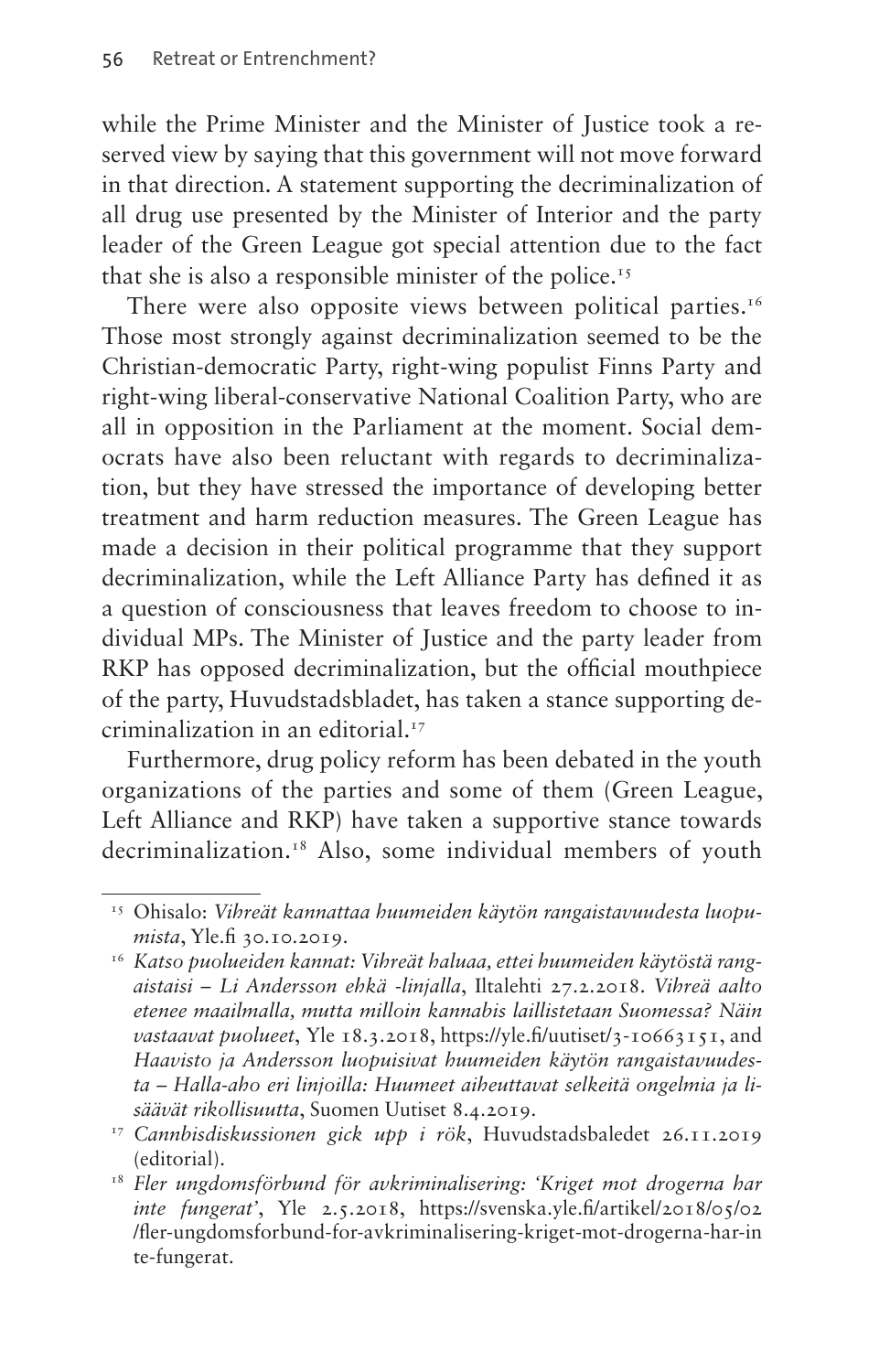organizations of other political parties (Centre Party, National Coalition Party and SDP) have publicly defended reforming views. This indicates that younger generations, who see drug issues differently from older ones, are pushing changes in their parties.

# **Retreat: A Redistribution of Labour between Social and Health Care and Criminal Control Policy**

At the time of writing this chapter, solutions are still open. Preparation of the national strategy for alcohol, drugs and addictions (including tobacco and gambling issues), and the decision in principle on drug treatment and harm reduction have been going on for a while under the Ministry of Social Affair and Health, but have not yet been launched. Debate in the Parliament about the citizens' initiative calling for the decriminalization of cannabis use has just started. In the first public hearing arranged by the Committee of Law in February 2021, THL proposed decriminalization of all drug use and got support from a professor in criminal law at the University of Helsinki, while a representative of the police was against any decriminalization. Whatever the coming resolutions will be, it is evident that the debate on drug policy will be continued.

When studying the central trends of the development of the drug situation in Finland in the past two decades it becomes apparent that, regardless of the strict criminal policy and the dual-tracks reform done in the late 1990s, drug use and related harms have been continuously increasing. In fact, a growing number of young people experimenting and using drugs makes them the targets of police control and vulnerable in terms of exclusion from schooling and the labour market. As reported by drug users, the criminal control has a stigmatizing effect that is difficult to escape (Heinonen 1989; Kainulainen, Savonen & Rönkä 2017; Kontula, Aleskerov & Neuvonen 2020). Having a recorded history of drug use often has a negative impact on a person's life, and its disclosure can be a barrier to access to education or employment. A growing number of experimenters and occasional users may also lead to an increasing number of problematic drug users in need of support and services. However, the criminalization of drug use clearly makes it difficult to seek help,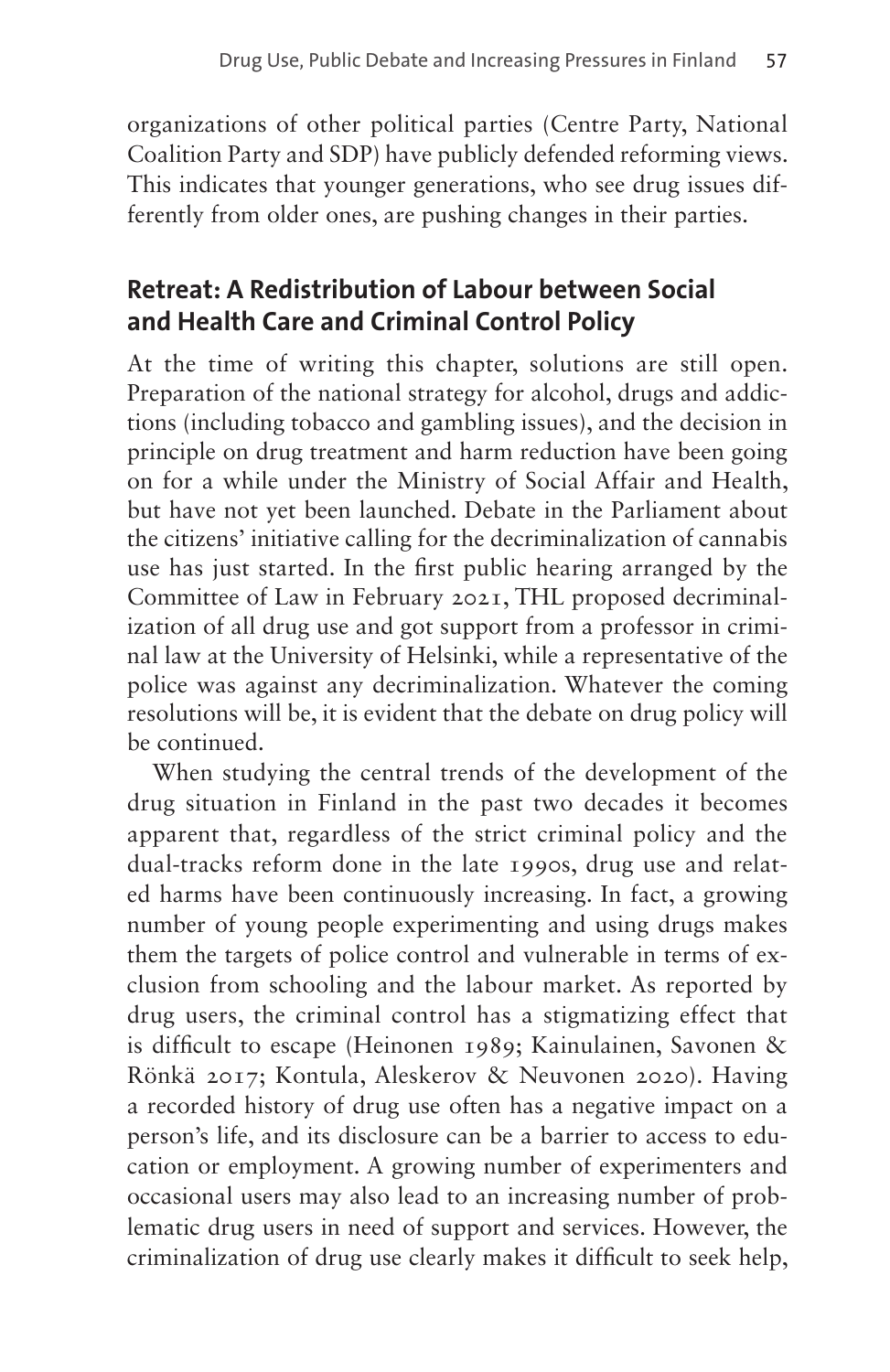support and treatment. Avoiding or delaying seeking help exposes individuals to fatal overdoses and other detrimental consequences. Altogether, this unfavourable development gives us a reason to ask whether the Finnish society should seriously consider *a retreat* in the drug policy field. As Enzensberger (1989) states, although a retreat might include violating earlier principles and moralities, it might bring along solutions that are more important and healthier for the society than stubborn refrain in old models and holding back from doing something.

How probable would this kind of development be in Finland? Are we ready to retreat from old principles and conceptions of drug policy and try to find new directions? We think that there are some signs and processes going on that call for chance.

First, in the creation of novel drug policy lines a very basic aim was to protect youth, especially minors, and keep them off of drugs. Today, however, the core of drug use lies in the young adult age group – a more independent, resourceful and self-assertive group of people to be controlled than teenagers. They want to judge and decide their personal habits and pleasures by themselves, and many of them see current control policy as unjust or irrelevant. Defining half of the age cohort as criminals is also problematic from the point of view of society.

Second, young generations think about drugs and sustainable drug policy lines differently than old generations who have been responsible for deciding the current drug policy (Hakkarainen, Karjalainen & Salasuo 2020). A majority of young people and young adults personally know people who have used drugs, and many of them have also experimented with cannabis or other drugs themselves. This makes young generations more drug-wise than older generations, meaning that demonizing and narco-phobic images of 'the war on drugs' do not affect them in the same way (Parker, Aldridge & Measham 1998). In the coming years, these young generations will be in leading positions in society. Their appearance is already evident in public discussion.

Third, attitudes among the parents of young people are also changing, especially regarding the risks of experimenting with cannabis. Similarly, their opinions on drug policy may also be changing as they realize the consequences of the present criminal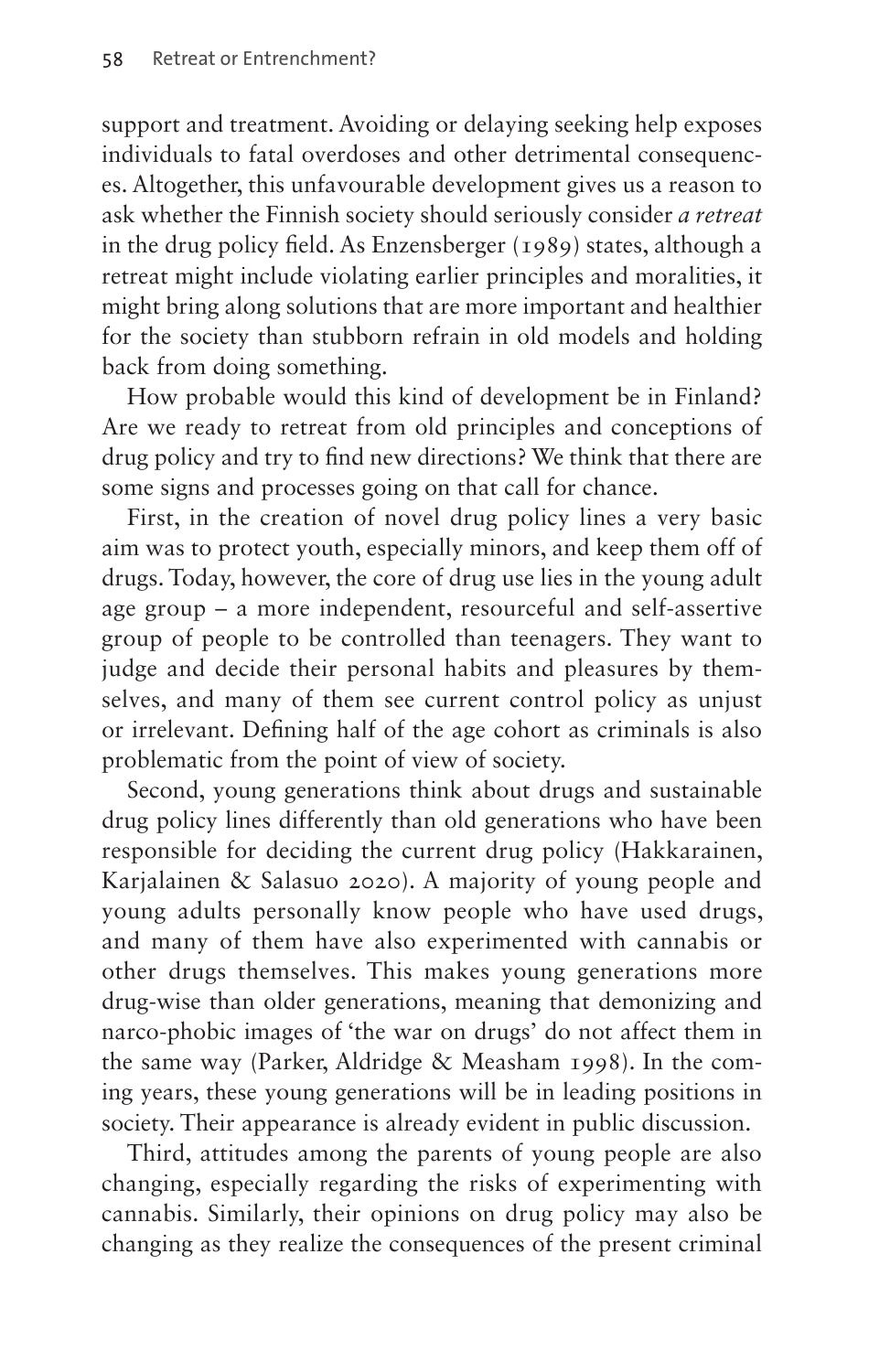control and insufficient availability of treatment services for their offspring.

Fourth, regarding values, principles of fundamental and human rights are becoming more important in society and policy-making. The current calling is for equality and personal integrity instead of control and surveillance. Avoiding stigmatization and promoting equality and uniform rights to treatment and services are also demanded for people with problematic drug use. A question about equality between citizens of different countries might also rise in importance if decriminalization policy, or even more radical reforms like legalization of cannabis, continue to spread globally (Decorte, Lenton & Wilkins 2020; Eastwood, Fox & Rosmarin 2016; Unlu, Tammi & Hakkarainen 2020).

Fifth, different kinds of reforms, like decriminalization in Portugal (Greenwald, 2009; Hughes & Stevens 2010) and some other countries (Unlu, Tammi & Hakkarainen 2020); and legal access to medical cannabis and legalization of recreational cannabis in Canada, Uruguay and several US states (Decorte, Lenton & Wilkins 2020), are followed with great interest among the media and people in Finland. If Norway, as a neighboring Nordic country, will decriminalize all drug use as proposed by the government, it will surely create a lot of attention in Finland, as already mentioned, for example, by some editorials commenting on the first THL blog post. All in all, public discussion and the general drug policy climate in Finland seem to be changing in concert with wider international trends. Consequently, there is now much more room for a rational drug policy debate and different alternatives in public discussion than in previous decades.

Sixth, the present legislation complicates the development of harm reduction measures (Kainulainen 2020). Enabling new measures in the prevention of drug deaths creates a challenge to the current criminal control policy. For example, recently, the City of Helsinki began an initiative to establish a drug consumption room in its area, but no action has been taken since the Criminal Code was seen to be an obstacle (Unlu et al. 2021). The same obstacle was met in a project known from some other countries (e.g. Measham 2019) that would have tested drugs in order to give people who use drugs information about potentially dangerous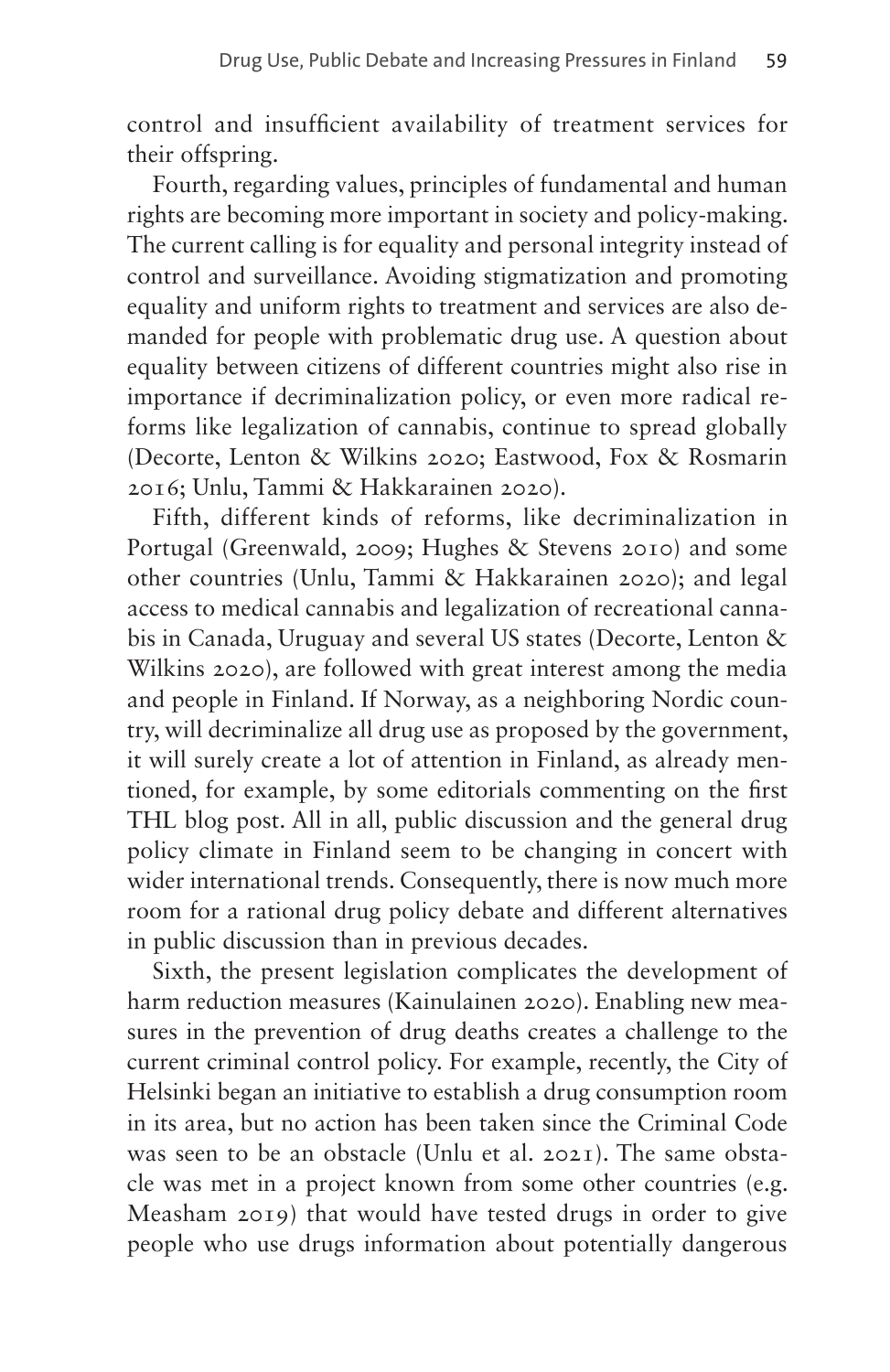content of the substances. These cases show how local actors who are dealing with drug problems and related harms can – and nowadays will – challenge the national authorities and policy (Blickman & Sandwell 2020; Jauffret-Roustide & Cailbault 2018).

Even though it is too early to declare that a change is coming, it is less likely that nothing will change. As previously said, when Finland defined its drug policy line for the first time the emphasis was put almost entirely on criminal control policy. Remarkable changes in the drug situation in the 1990s forced the state to counterbalance the criminal control policy with prevention, treatment and harm reduction. In the present context of increasing drug use and related harms, one possible option to develop Finnish drug policy would be to take a further step and put the emphasis clearly on social and health care regarding personal consumption of drugs. This would mean a retreat from the criminalization of drug use. In the redistribution of labour, collaboration between the police and other authorities in preventing drug use would still be important, but the real focus of police work would be redirected towards the markets and drug dealing. At the same time, this would need new investments and efforts in prevention, social and health care, and treatment services from society.

### **References**

- Arponen, A., Brummer-Korvenkontio, H., Liitsola, K., & Salminen, M. (2008). *Trust and free will as the keys to success for the low threshold health service centers (LTHSC). An interdisciplinary evaluation study of the effectiveness of health promotion services for infectious disease prevention and control among injecting drug users*. Publications of the National Public Health Institute B24. Helsinki: National Public Health Institute.
- Benfer, I., Zahnow, R., Barratt, M., Maier, L., Winstock, & Ferris, J. (2018). The impact of drug policy liberalization on willingness to seek help for problem drug use: A comparison of 20 countries. *International Journal of Drug Policy, 56*, 162–175.
- Blickman, T., & Sandwell, C. (2020). City-level policies of regulating recreational cannabis in Europe: From pilot projects to 'local customization'? InT. Decorte, S. Lenton, & C. Wilkins (Eds.),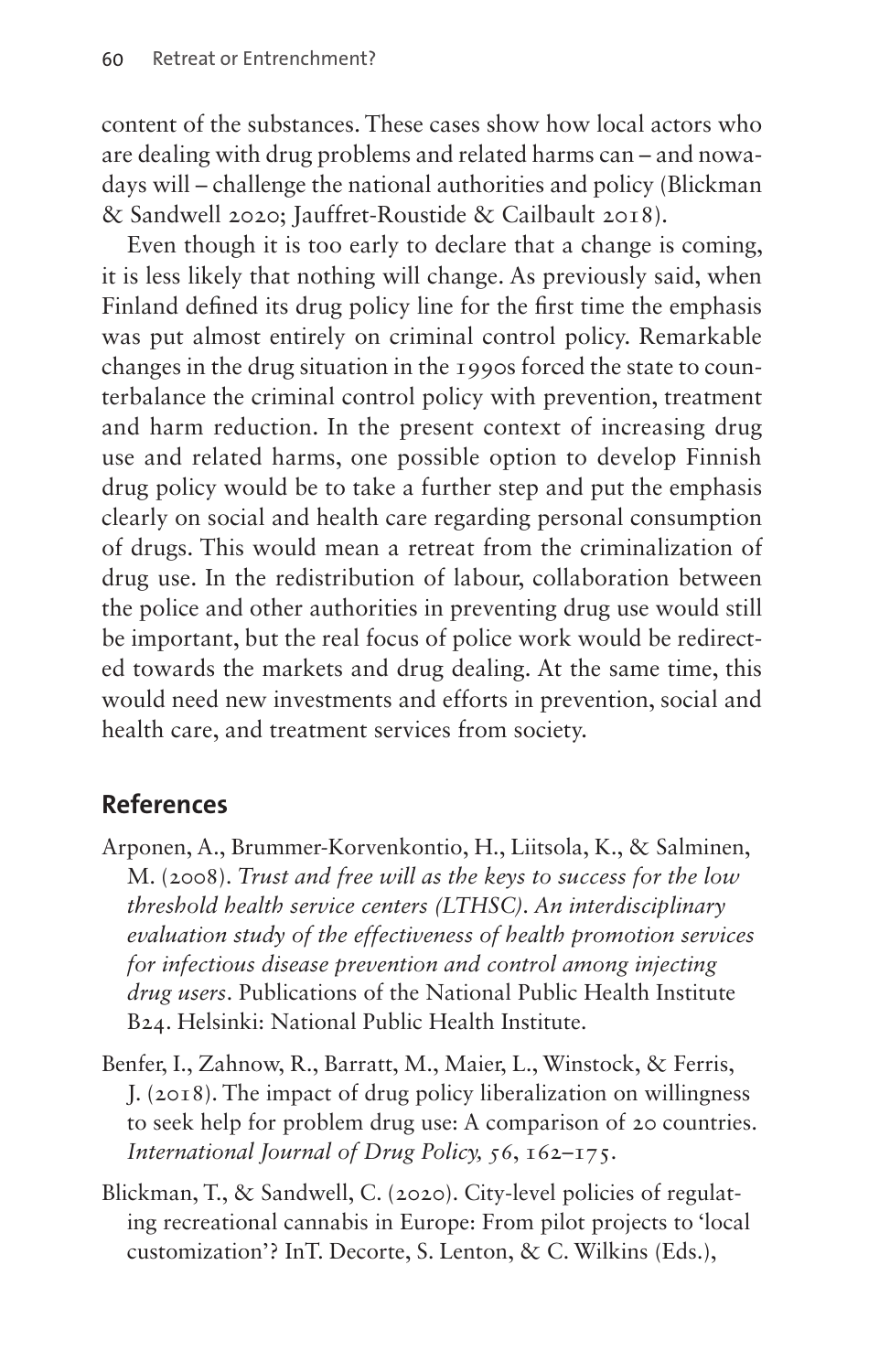*Legalizing cannabis. Experiences, lessons and scenarios* (pp. 180–207). London: Routledge.

- Christie, N., & Bruun, K. (1985). *Den gode fienden. Narkotikapolitik i Norden* [*A suitable enemy – Drug policy in Nordic countries*]. Oslo: Universitetsforlaget.
- Das, P., & Horton, R. (2019). *The global drug problem: Change but not progression*. Lancet 394(10208): 1488–1490.
- Decorte, T., Lenton, S., & Wilkins, C. (Eds.) (2020). *Legalizing cannabis. Experiences, lessons and scenarios*. London: Routledge.
- Eastwood, L. (2020). Cannabis decriminalization policies across the globe. In T. Decorte, S. Lenton, & C. Wilkins (Eds.), *Legalizing cannabis. Experiences, lessons and scenarios (pp. 133–153).* London: Routledge.
- Eastwood, L., Fox, E., & Rosmarin, A. (2016). *A quiet revolution: Drug decriminalization across the globe*. 2nd edition. London: Release Publication.
- EMCDDA (2019). *European Drug Report 2019*. [http://www.emcdda](http://www.emcdda.europa.eu/edr2019_en) [.europa.eu/edr2019\\_en](http://www.emcdda.europa.eu/edr2019_en).
- Enzensberger, M. (1989). Tilbaketogets helte. *Informations moderne tider*, p.3.
- Eskola, J., Kilpi, T., Hakkarainen, P., & Tammi, T. (2018). *Huumepolitiikka vastaamaan ajan tarpeita* [*Drug policy should meet the needs of our time*]. THL blog post 12.6.2018, [https://blogi.thl.fi/huumepolitiikka-uudistettava-vastaamaan](https://blogi.thl.fi/huumepolitiikka-uudistettava-vastaamaan-ajan-tarpeita/) [-ajan-tarpeita/](https://blogi.thl.fi/huumepolitiikka-uudistettava-vastaamaan-ajan-tarpeita/).
- Greenwald, G. (2009). *Drug decriminalization in Portugal: Lessons for creating fair and successful drug policies*. Washington, D.C.: Cato Institute.
- Gunnar, T., Kankaanpää A., & Kuoppasalmi, K. (2019). *Wastewater-based empidemiology combined with forensic toxicological information: The approach exemplified by cocaine and metamphetamine use in Finland.* A paper presented at the 57th Annual Meeting of the International Association of Forensic Toxicologists (TIAFT), 2–6.9.2019, Birmingham, UK. [http://](http://www.tiaft2019.co.uk) [www.tiaft2019.co.uk.](http://www.tiaft2019.co.uk)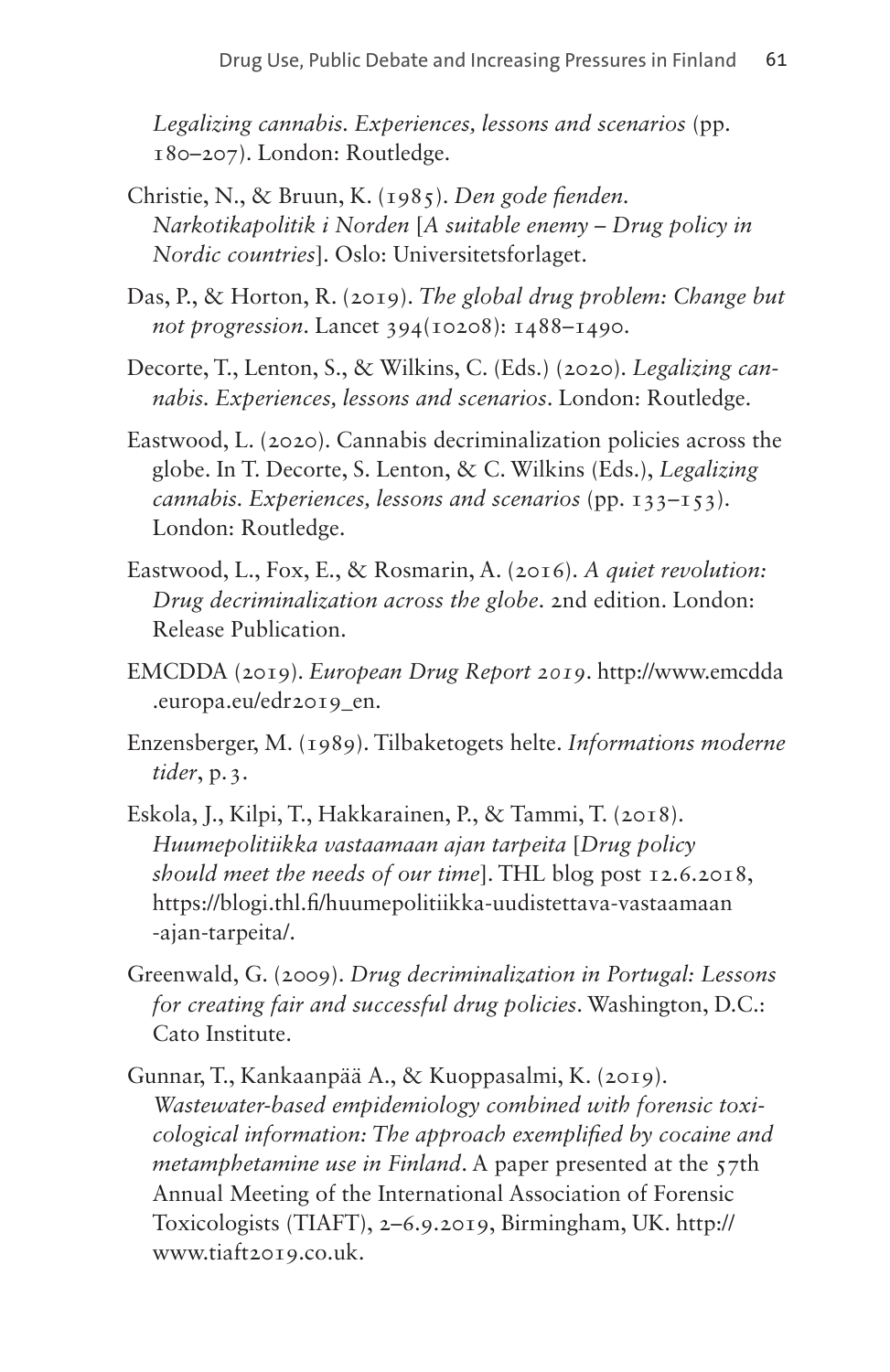- Hakkarainen, P. (1992). *Suomalainen huumekysymys. Huumausaineiden yhteiskunnallinen paikka Suomessa toisen maailman sodan jälkeen [Drug issue after the second wordl war in Finland]*. Helsinki: Alkoholitutkimussäätiön julkaisuja 42.
- Hakkarainen, P. (1999). Construction of national drug policy in Finland. In J. Derks, A. van Kalmthout, & H-J. Albrecht (Eds.), *Current and future drug policy studies in Europe* (pp. 289–302). Freiburg: Max-Planck-Institute.
- Hakkarainen, P., & Karjalainen, K. (2017). Pilvee, pilvee Kannabiksen käyttötavat, käyttäjät ja poliittiset mielipiteet [Cannabis: use habits, users and public opinion on policy]. *Yhteiskuntapolitiikka*, *82*(1), 19–32.
- Hakkarainen, P., & Tammi, T. (2018). *Huumeiden käytön rangaistavuudesta tulisi luopua* [*We should decriminalize drug use*]. THL blog post 13.2.2018, [https://blogi.thl.fi](https://blogi.thl.fi/huumeiden-kayton-rangaistavuudesta-tulisi-luopua/) [/huumeiden-kayton-rangaistavuudesta-tulisi-luopua/](https://blogi.thl.fi/huumeiden-kayton-rangaistavuudesta-tulisi-luopua/).
- Hakkarainen, P., Karjalainen, K., & Salasuo, M. (2020). Nuoret, entiset nuoret ja huumeet. Miten sukupolvi näkyy huumeiden käytössä ja huumemielipiteissä [Youth and drugs today and yesterday – Are there differences in drug use and opinions?]. *Yhteiskuntapolitiikka*, *85*(5–6), 465–479.
- Hakkarainen, P., Tigerstedt, C., & Tammi, T. (2007). Dual-track drug policy: Normalization of the drug problem in Finland. *Drugs: Education, prevention and policy*, *14*(6), 543–558.
- Heinonen, M. (1989). *Käyttäjä kohtaa kontrollin. Hoito ja kontrolli huumenuorten kokemina*. [*Drug user meets control. Experiences of young people of treatment and control*]. Helsinki: Sosiaalihallituksen julkaisuja 7.
- Hughes, C., & Stevens A. (2010). What can we learn from the Portuguese decriminalization of illicit drugs? *British Journal of Criminology*, *50*, 999–1022.
- Jauffret-Roustide, M., & Cailbault, I. (2018). Drug consumption rooms: Comparing times, spaces and actors in issues of social acceptability in French public debate. *International Journal of Drug Policy*, *56*, 208–217.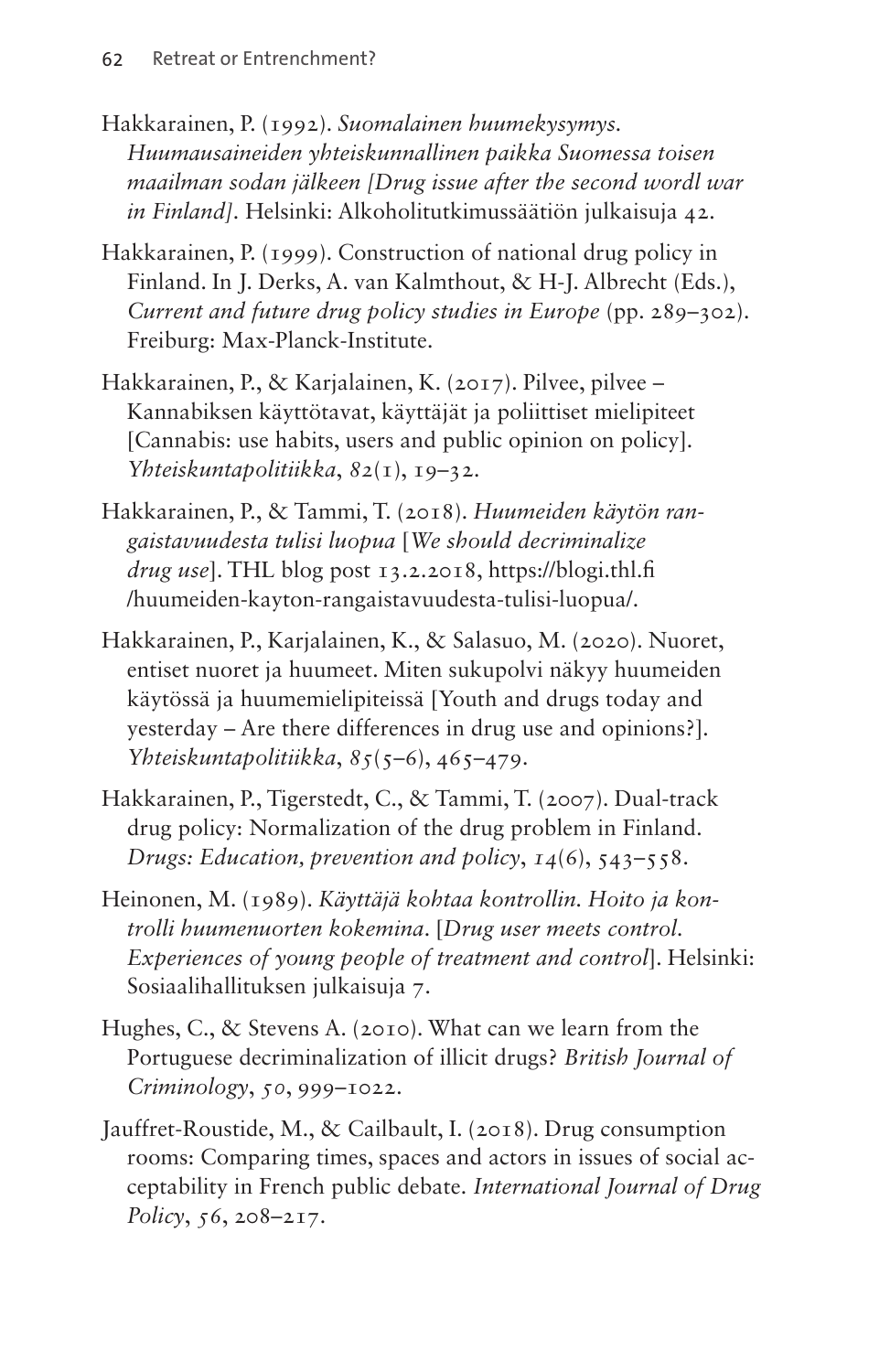- Kainulainen H. (2009). *Huumeiden käyttäjien rikosoikeudellinen kontrolli*. [*Criminal Control of Drug Users*]. Helsinki: Oikeuspoliittisen tutkimuslaitoksen tutkimuksia 245.
- Kainulainen, H. (2020). Huumeiden käyttäjien rankaisemisesta pitäisi luopua [Drug users should not be punished]. *Tiimi*, *56*(1), 3 (editorial).
- Kainulainen, H., Savonen, J., & Rönkä, S. (Eds.) (2017). *Vanha liitto. Kovien huumeiden käyttäjät 1960–1970-lukujen Helsingistä* [*The old school. Users of hard drugs from the 1960s and 1970s in Helsinki*]. Helsinki: Suomalaisen Kirjallisuuden toimituksia 1433.
- Kankaanpää, A., Ariniemi, K., Heinonen, M., Kuoppasalmio, K., & Gunnar, T. (2016). Current trends in Finnish drug abuse: Wastewater based epidemiology combined with other national indicators. *Science of the Total Environment*, *586*, 864–874.
- Karjalainen, K., Hakkarainen, P., & Raitasalo, K. (2019). Nuorten huumeiden käyttö – Tarkastelussa alaikäiset ja täysi-ikäiset nuoret [Drug use among young people – Studying minors and young people over 18 years]. *Yhteiskuntapolitiikka*, *84*(3), 312–321.
- Karjalainen, K., Hakkarainen, P., & Salasuo, M. (2019). *Suomalaisten huumeiden käyttö ja huumeasenteet 2018* [*Drug use and attitudes towards drugs among Finns in 2018*]. National Institute for Health and Welfare, Statistical Reports 2/2019, Helsinki.
- Karjalainen, K., Pekkanen, N., & Hakkarainen, P. (2020). *Suomalaisten huumeiden käyttö ja huumeasenteet – Huumeaiheiset väestökyselyt Suomessa 1992–2018* [*Drug use and drug attitudes among Finns – Drug-related population surveys in Finland 1992–2018*]. National Institute for Health and Welfare, Reports 2/2020, Helsinki.
- Kinnunen, A. (2008). *Kriminaalipolitiikan paradoksi. Tutkimuksia huumausainerikollisuudesta ja sen kontrollista Suomessa* [*The paradox of criminal policy. Studies of drug crime and control in Finland*]. Oikeuspoliittisen tutkimuslaitoksen julkaisuja 233.
- Kontula, A., Aleskerov, T., & Neuvonen, R. (2020). *Tampereen päihdepalvelut päihderiippuvaisten silmin* [*Drug treatment services*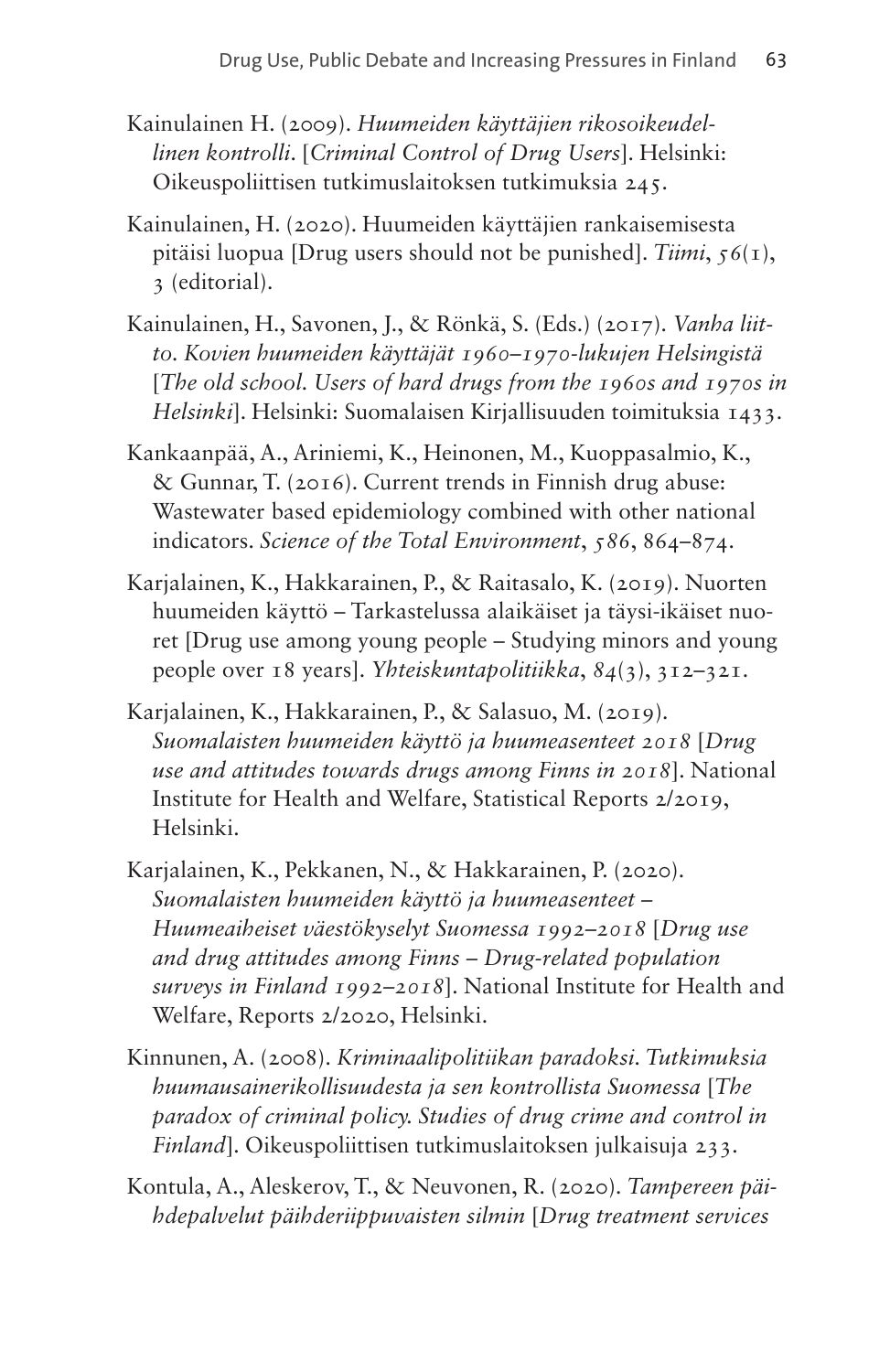*in Tampere expereinced by the people addicted to alcohol and drugs*]. Sosiaaliasema X ry., Tampere.

- Measham, F. (2019). Drug safety testing, disposals and dealing in an English field: Exploring the operational and behavioural outcomes of the UK's first onsite 'drug checking' service. *International Journal of Drug Policy*, *67*, 102–107.
- NOU 2019:26. *Rusreform fra straff til hjelp* [*Drug reform from punishment to help*]. Oslo: Norges offentlige utredninger.
- Ollgren, J., Forsell, M., Varjonen, V., Alho, H., Brummer-Korvenkontio, H., Kainulainen, H., Karjalainen, K., Kotovirta, E., Partanen, A., Rönkä, S., Seppälä, T., & Virtanen, A. (2014). Amfetamiinien ja opioidien ongelmakäytön yleisyys Suomessa 2012 [The prevalence of amphetamine and opioid abuse in Finland in 2012]. *Yhteiskuntapolitiikka*, *79*(5), 498–508.
- Olsson, B., Helling, S., Kontula, O., Kristmundson, O., Sindballe, A.-M., & Skretting, A. (Eds.) (1993). *Narkotikasituationen i Norden – utvecklingen 1987–1991* [*Use and misuse of narcotic drugs in the Nordic countries – development between 1987 and 1991*]. Nordiska kontaktmannaorganet för narkotikafrågor, Nordic Council of Ministers, Nord 1993:20, Copenhagen.
- OSF (2019). Official Statistics of Finland. Causes of death 2018. Helsinki: Statistics Finland. [https://www.stat.fi/til/ksyyt/2018](https://www.stat.fi/til/ksyyt/2018/ksyyt_2018_2019-12-16_tie_001_fi.html)  $\frac{1}{x}$  /ksyyt 2018 2019-12-16 tie 001 fi.html.
- *Osallistava ja osaava Suomi* [*Inclusive and competent Finland*]. Neuvottelutulos hallitusohjelmasta 3.6.2019. [https://](https://valtioneuvosto.fi/documents/10184/13883062/Neuvottelutulos+hallitusohjelmasta+3.6.2019.pdf/e60d2023-3596-daee-05db-d36c96e629fa/Neuvottelutulos+hallitusohjelmasta+3.6.2019.pdf?version=1.0&download=true) [valtioneuvosto.fi/documents/10184/13883062/Neuvottelutulos](https://valtioneuvosto.fi/documents/10184/13883062/Neuvottelutulos+hallitusohjelmasta+3.6.2019.pdf/e60d2023-3596-daee-05db-d36c96e629fa/Neuvottelutulos+hallitusohjelmasta+3.6.2019.pdf?version=1.0&download=true) [+hallitusohjelmasta+3.6.2019.pdf/e60d2023-3596-daee-05db-d3](https://valtioneuvosto.fi/documents/10184/13883062/Neuvottelutulos+hallitusohjelmasta+3.6.2019.pdf/e60d2023-3596-daee-05db-d36c96e629fa/Neuvottelutulos+hallitusohjelmasta+3.6.2019.pdf?version=1.0&download=true) [6c96e629fa/Neuvottelutulos+hallitusohjelmasta+3.6.2019](https://valtioneuvosto.fi/documents/10184/13883062/Neuvottelutulos+hallitusohjelmasta+3.6.2019.pdf/e60d2023-3596-daee-05db-d36c96e629fa/Neuvottelutulos+hallitusohjelmasta+3.6.2019.pdf?version=1.0&download=true) [.pdf?version=1.0&download=true.](https://valtioneuvosto.fi/documents/10184/13883062/Neuvottelutulos+hallitusohjelmasta+3.6.2019.pdf/e60d2023-3596-daee-05db-d36c96e629fa/Neuvottelutulos+hallitusohjelmasta+3.6.2019.pdf?version=1.0&download=true)
- Parker, H., Aldridge, J., & Measham, F. (1998). *Illegal leisure The normalization of adolescent recreational drug use*. London: Routledge.
- Partanen, J. (2002). Huumeet maailmalla ja Suomessa [Drugs in Finland and worldwide]. In O. Kaukonen, & P. Hakkarainen (Eds.) *Huumeiden käyttäjä hyvinvointivaltiossa* [*The drug user and the welfare state*] (pp. 13–37). Helsinki: Gaudeamus.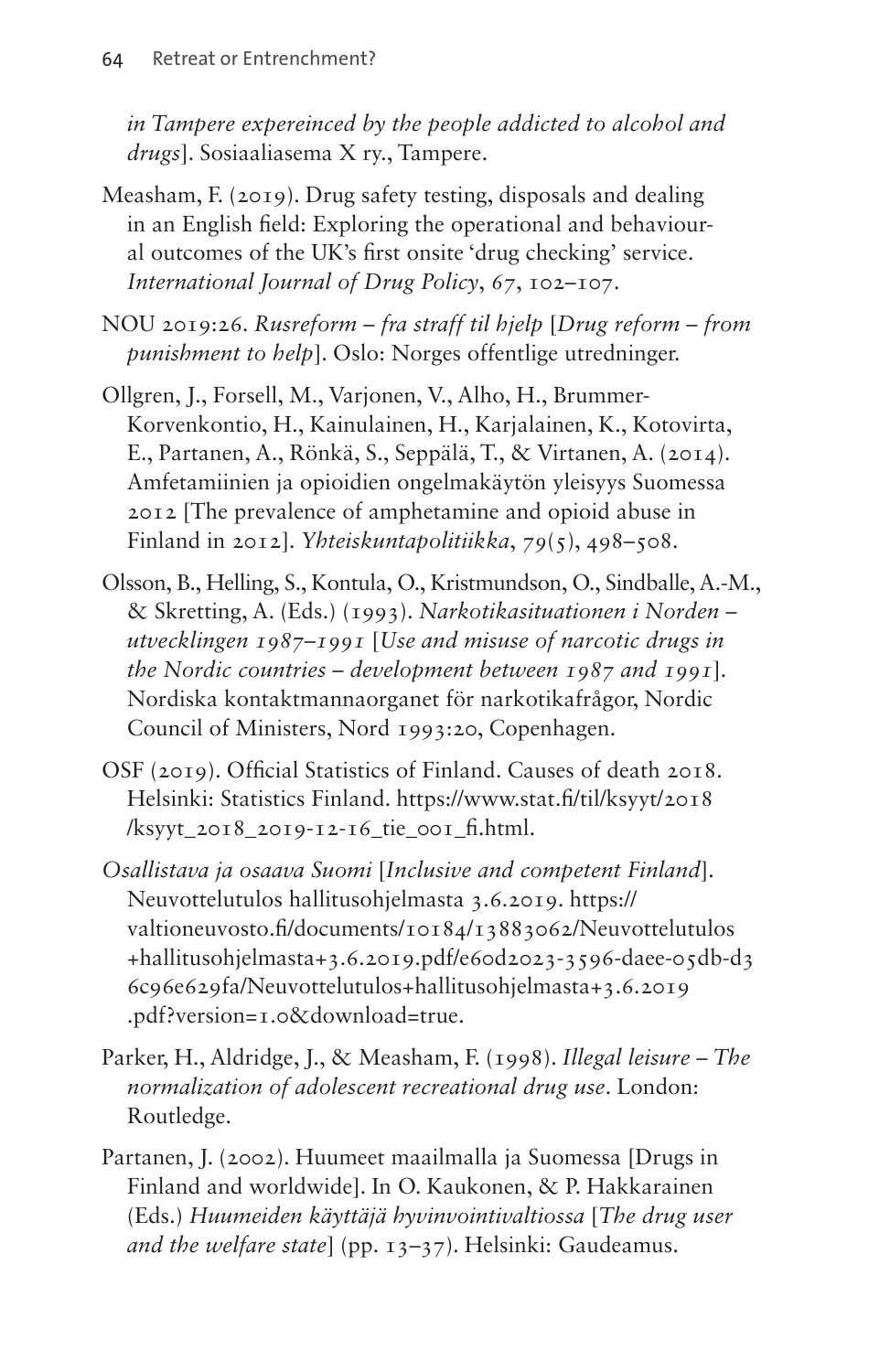- Reuband, K-H. (1998). Drug policies and drug prevalence: The role of demand and supply. *European Journal on Criminal Policy*, *6*(3), 321–336.
- Rönkä, S. (2018). *Huumeiden käyttäjien kuolemat Suomessa* [*Drug-related deaths in Finland*]. Helsingin yliopisto: Valtiotieteellisen tiedekunnan julkaisuja 107/2018.
- Rönkä, S., Ollgren, J., Alho, H., Brummer-Korvenkontio, H., Gunnar, T., Karjalainen, K., Partanen, A., & Väre, T. (2020). Amfetamiinien ja opioidien ongelmakäytön yleisyys Suomessa 2017 [The prevalence of amphetamine and opioid abuse in Finland in 2017]. *Duodecim 136* (8), 927–935.
- Salasuo, M., Vuori E., Piispa M., & Hakkarainen P. (2009). *Suomalainen huumekuolema 2007 – Poikkitieteellinen tutkimus oikeuslääketieteellisistä kuolinsyyasiakirjoista*. [*Drug-related deaths in Finland in 2007 – A multidisciplinary study on forensic cause-of-death data*.] Helsinki: THL, Reports 43/2009.
- Savonen, J., Hakkarainen, P., Kataja, K., Sakki, I., & Tigerstedt, C. (2018). Social representations of polydrug use in a Finnish newspaper 1990–2016. *Drugs and Alcohol Today, 19* (2), 123–132.
- Selin, J., Hakkarainen, P., Partanen, A., Tammi, T., & Tigerstedt, C. (2013). From political controversy to a technical problem? Fifteen years of opioid substitution treatment in Finland. *International Journal of Drug Policy*, *24*(6), 66–72.
- Stevens, A., Hughes, C., Hulme, S., & Cassidy, R. (2019). Depenalisation, diversion and decriminalization: A realist review and programme theory of alternatives to criminalization for simple drug possession. *European Journal of Criminology*. [https://](https://doi.org/10.1177/1477370819887514) [doi.org/10.1177/1477370819887514.](https://doi.org/10.1177/1477370819887514)
- Tammi, T. (2007). *Medicalising prohibition. Harm Reduction in Finnish and International drug policy*. Research reports 161. Helsinki: Stakes.
- Unlu, A., Demiroz, F., Tammi, T., & Hakkarainen, P. (2021). The complexity of drug consumption room policy and progress in Finland. *Contemporary Drug Problems, 48* (2), 151–167.